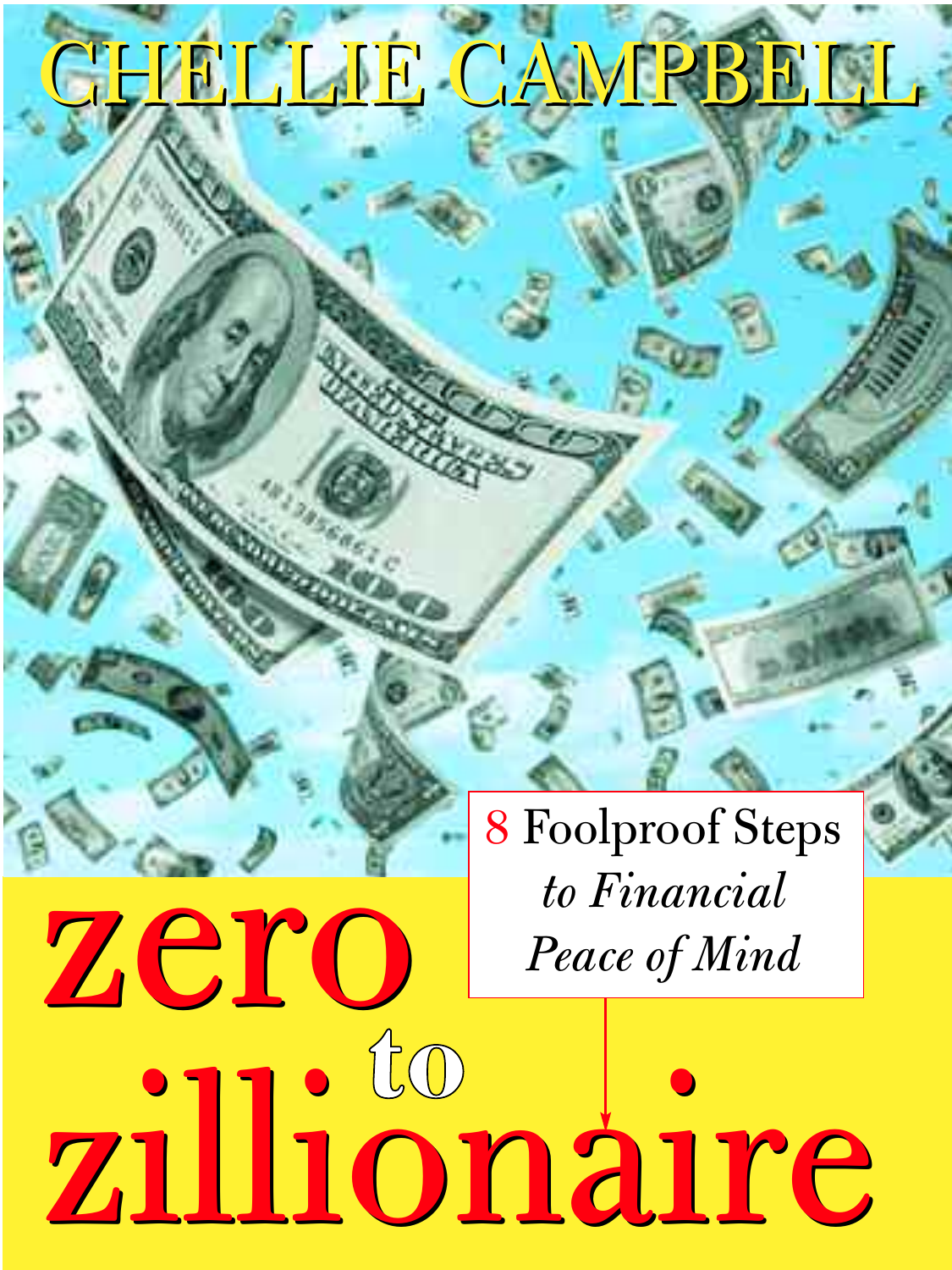# Choose the Goals That Make You Happy

## Excerpt from *Zero to Zillionaire*

By Chellie Campbell

 "Our plans miscarry because they have no aim. When you don't know what harbor you're aiming for, no wind is the right wind."—Seneca

 I wear gold tennis shoes. Always. I have gold leather tennis shoes for regular wear, gold mesh tennis shoes with rhinestones for speaking engagements, and gold-beaded tennis shoes for black tie affairs. All gold tennis shoes, all the time.

 At first, I only wore them for fun. Then one year I gave up high heels for Lent and I haven't had them on my feet since. I decided that being comfortable and cute in my own way—not in the fashion industry way—makes me a Zillionaire. I am always comfortable and my feet never hurt. That makes me happy, and happiness is a Zillionaire trait. You will know Zillionaires by their smiles.

 What do you really want? Not what you think you should want, or what your parents said you should want, or what your spouse, partner, friend, magazines or television says would be a great thing to want. Zillionaires are aware of the inner core values that are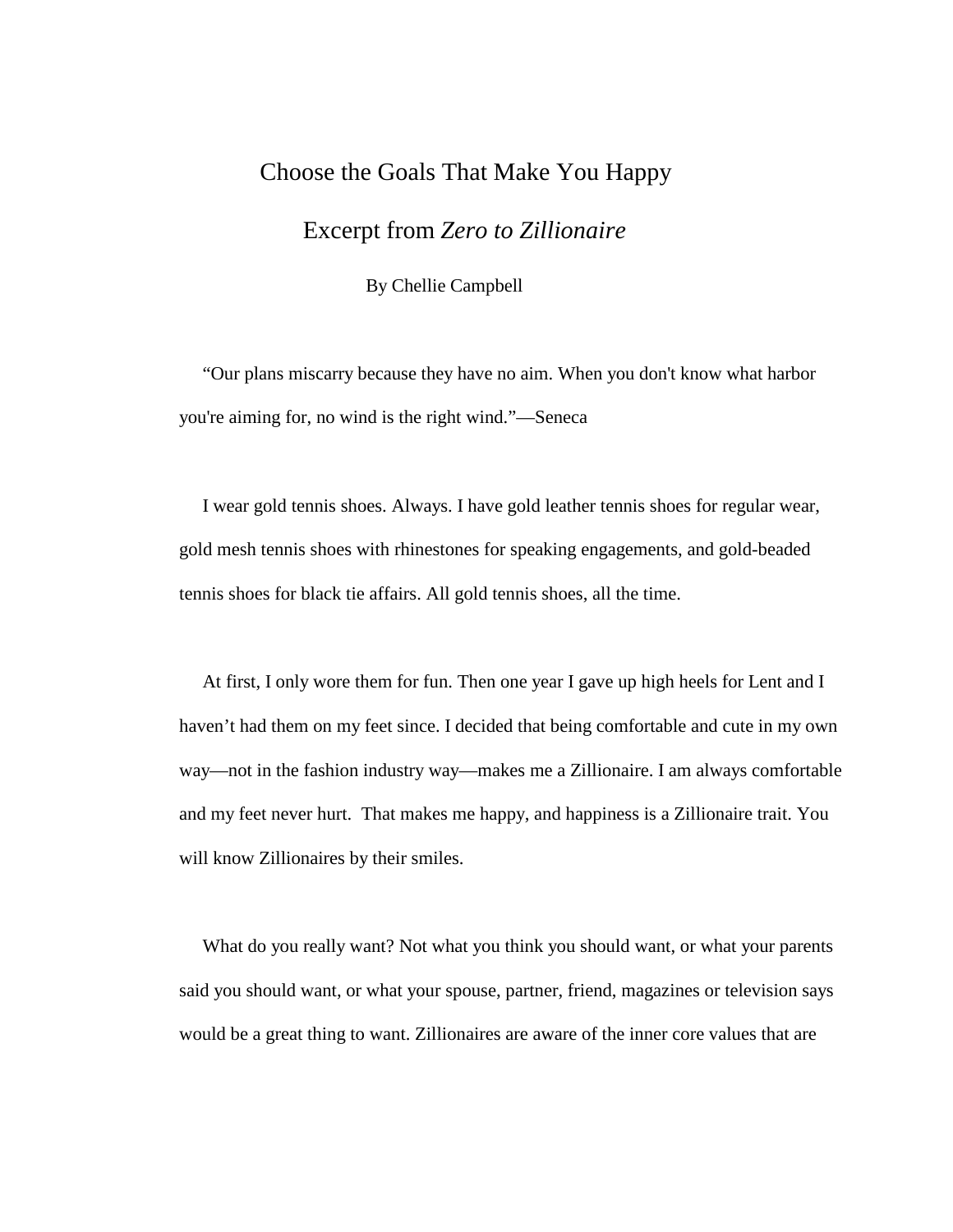important to them, and their outer lives reflect them. Inner core value: comfort. Outer reflection: gold tennies.

 But what if you don't know what you want? At one point in *Alice in Wonderland*, Alice was walking through the woods when suddenly the path she was walking on diverged in two different directions. Confused, she stopped, not knowing which path to take.

 At that moment, the Cheshire Cat appeared in the tree next to her. She asked him which way she should go. "Where are you going?" he inquired.

"I don't know," she replied.

"Then it doesn't matter which path you take, does it?" said the Cat, and disappeared.

 If you don't know where you're going, any path will take you there. Tell me what you want and I can help you locate the right port, help you navigate your ship into that port, and the Universe will kick in the right breeze to lift your sails. But no one knows how to help you get to "I don't know."

 Pick a goal. Any goal. Your best guess for today will do. Don't wait for the right goal or the perfect goal. It may be around the bend in the road and you can't see it from where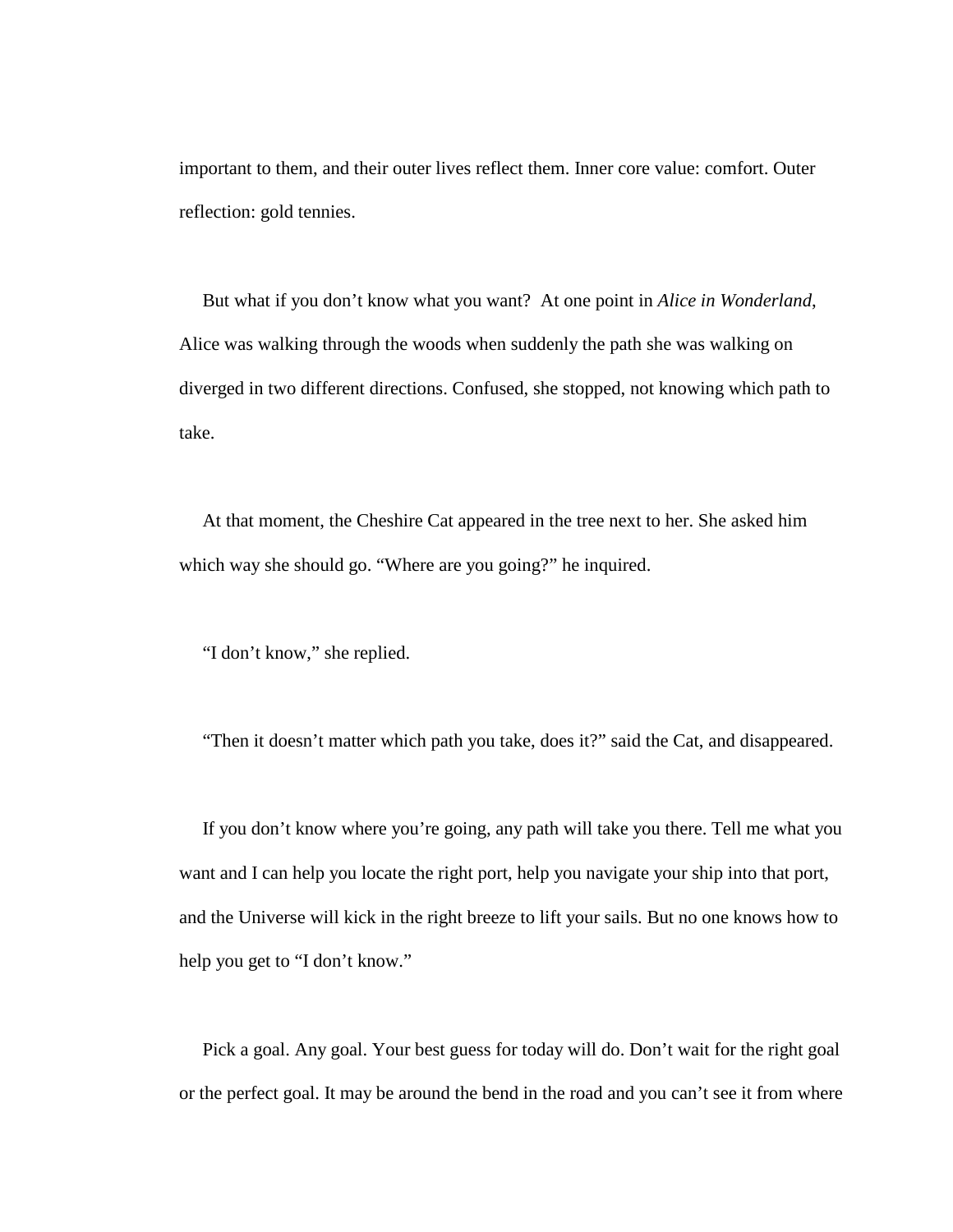you stand today. Pick an interim goal that will get you in action, give you experience in achieving goals, and one day you'll find yourself around that bend where your "perfect goal" is within reach after all.

 Here are some questions to guide you: How much money do you want to make? What job do you want to do that pays that kind of money? Think about what your talents and skills are, and what you most enjoy doing. Who are the people who need what you have and would pay you for it? Decide whether you want to work for someone else or own your own business; whether you want to work as part of a team, or alone as a sole practitioner.

 If your fondest desire is to own your own business, how big would you like it to be? Do you want to serve many customers or just a few? Choose whether you want to be a hair stylist or own a chain of beauty salons. Choose whether you want to be a personal trainer or own a gym. Or a chain of gyms. If you want to manufacture a product, choose how many. Do you want to lovingly hand-craft fine cabinets yourself, or do you want to mass market furniture? Do you want to be a sole practitioner accountant or develop a giant multi-national firm like the Big Four? Do you want a job, a career, a profession, or a calling? What moves you, motivates you, inspires you? What gets you up in the morning with a smile and an "I can hardly wait"?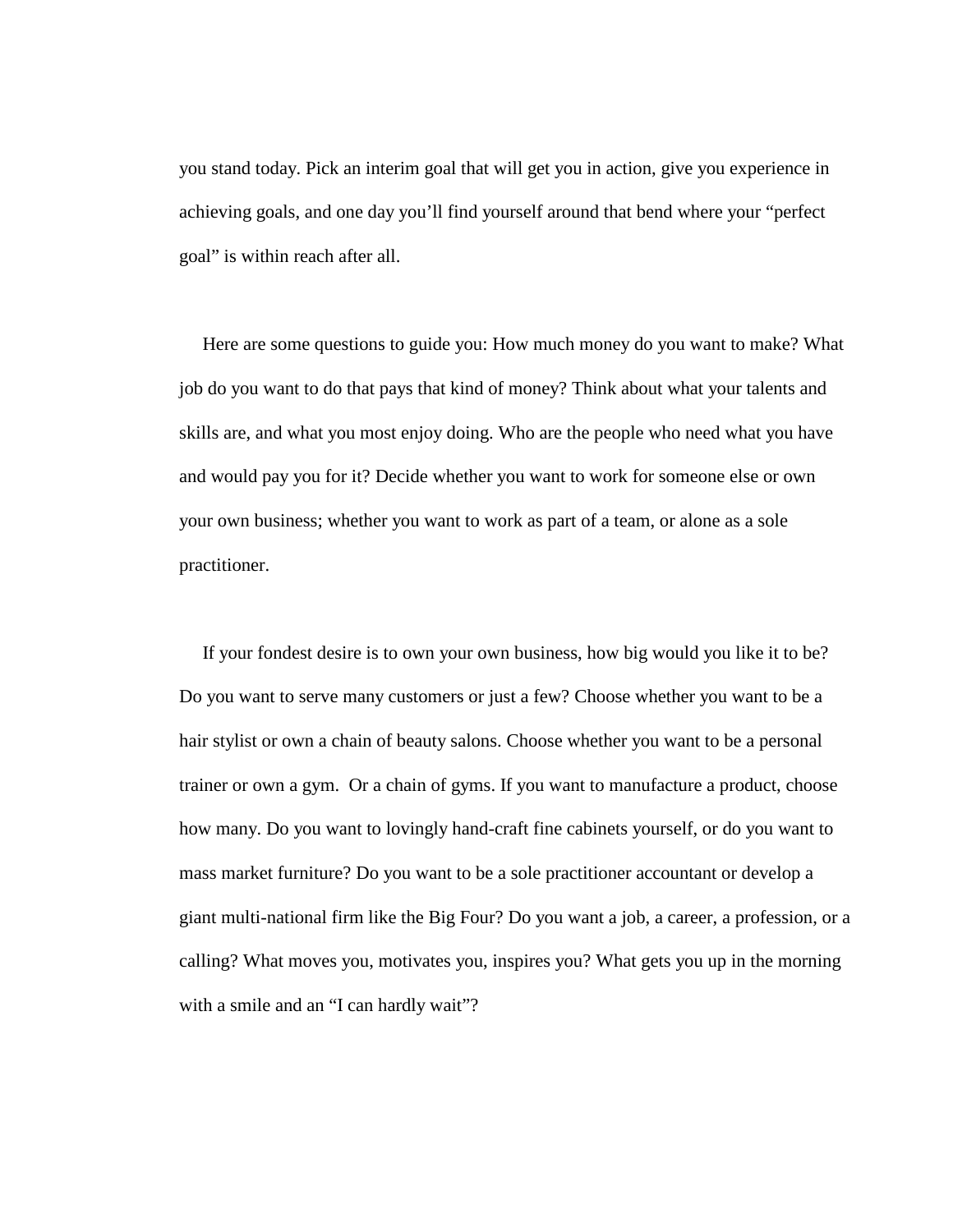Children are masters of "I can hardly waits." They are laser-focused when they decide they want something. They want it all and they want it now. And they "can hardly wait" until the day when they get it.

 When my nephew, Robert, was four years old, both of his older sisters were on T-ball teams. They had bright, crisp uniforms and practiced every week. When game day came, the whole family sat in the bleachers and cheered them on. More than anything else, Robert wanted to play T-ball.

 But there were no T-ball teams for four-year-olds. The minimum age was five. Mama Jane patiently explained this to him every time he watched his sisters play. "Okay, I'm going to play T-ball, too," Robert said. "Just as soon as I'm five. I can hardly wait!"

 Then one warm Spring afternoon, Jane, Robert, the two girls and their dad went to the neighborhood park. There were several families there already, and they had started a pickup game of T-ball. Laughing, the girls and their parents ran out on the field to join in the fun. But Robert stayed behind.

Jane turned around and saw Robert on the sidelines looking dejected.

"Come on, Robert," she called, "You can play with us today!"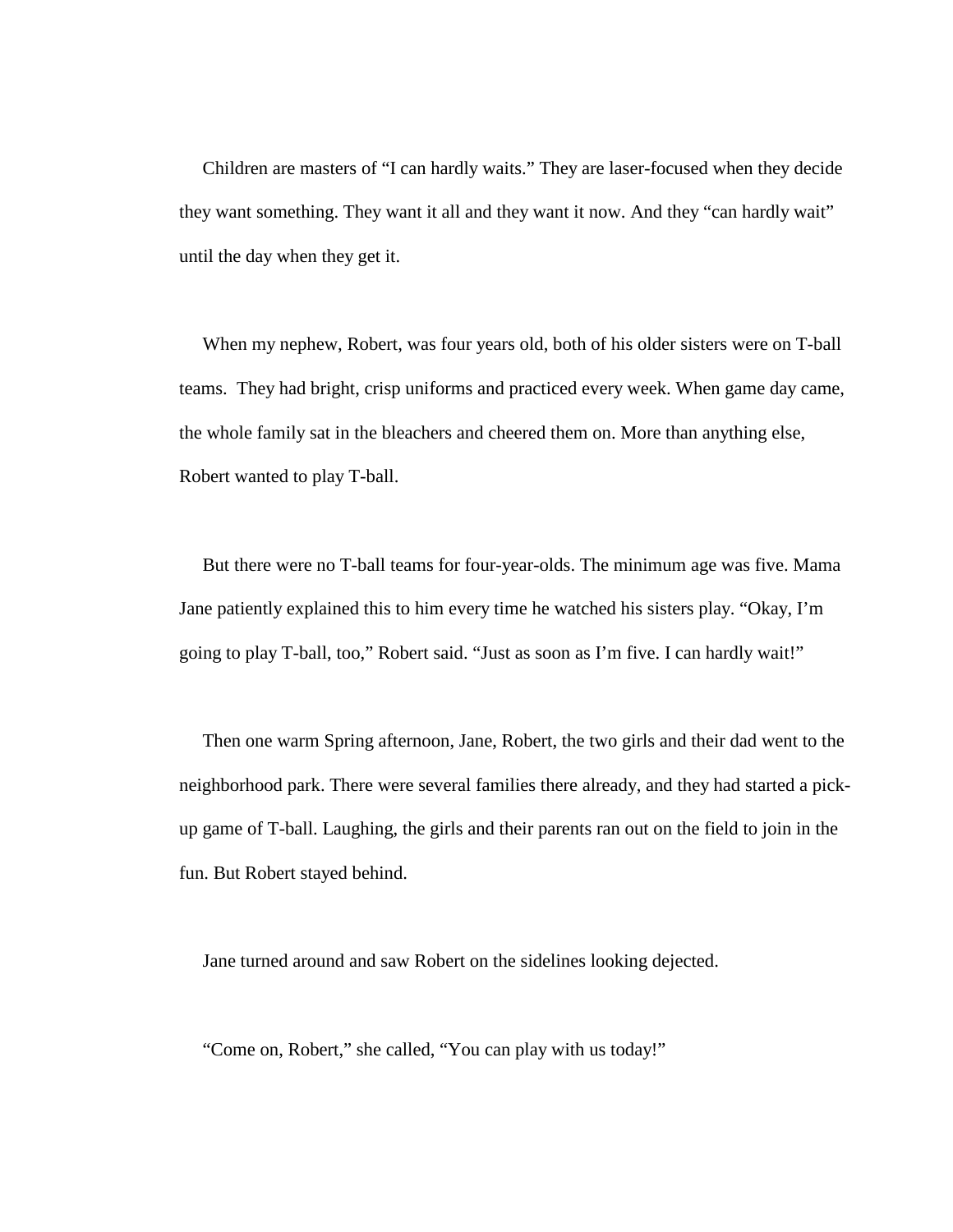"No, I can't," said Robert.

"Yes, you can!" Jane exclaimed. "Today you can play."

"I can?" Robert asked, wide-eyed with excitement. "Am I five?"

 Today, let's all be five. Let's play T-ball, or basketball, or tennis, or poker, or Wheel of Fortune. Let's join a group and play a game for all we're worth. Play the Game of Life for all we're worth. It's the only game in town, and the only way to lose is not to play, crying "I don't know what I want."

## Bigger Games Have Bigger Price Tags

 With my bookkeeping service, my goal was to build a big business, which meant I had to build a big fleet of ships. Over the course of several years, I had the experience of running a business, having 13 employees in my bookkeeping business, hundreds of clients, being president or on the board of directors of organizations—and working 80 hour weeks. I knew the financial stress of needing every client to pay on time in order to meet payroll. I knew the importance of working "on" my business and not "in" my business, as Michael Gerber says in *The E-Myth.* When I did bookkeeping myself, I was limited to the number of hours I myself could work each week. But if I focused on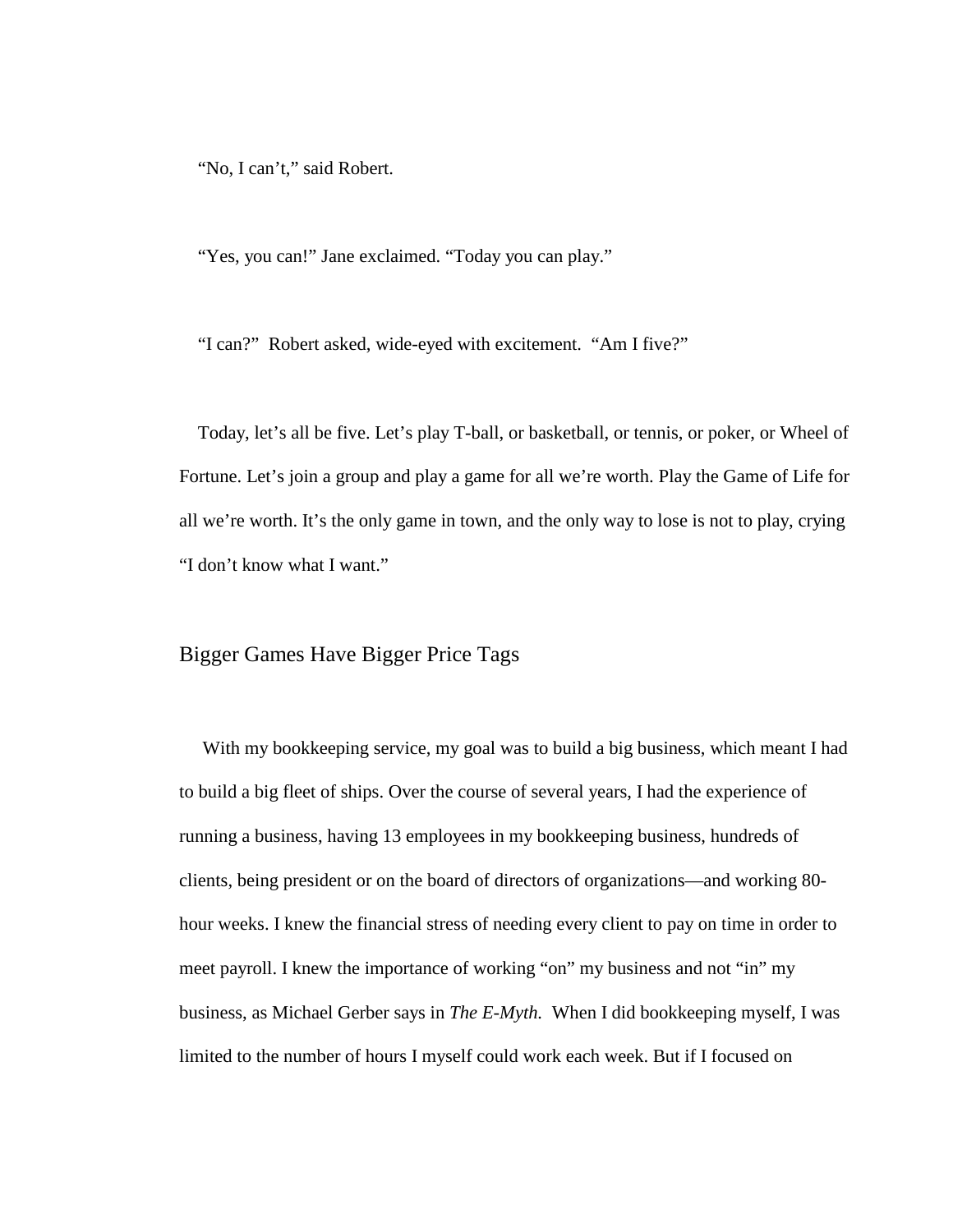building a company and bringing in clients, I could hire as many bookkeepers as I needed to do the work I brought in. I decided I wanted a big business.

 But I burned myself out. I worked too hard for too many hours. I struggled with the stresses of funding the growth of the business, overseeing employees to make sure they had the talents and skills to do the work properly, motivating them, helping them build their skills, rectifying mistakes when they occurred, handling turnover, keeping time sheets, overseeing the billing, estimating cash flow projections, handling employee and customer problems, and all the tasks inherent in business ownership. I worried about collections, about taxes, government regulations, and the staff member who was making unwanted advances to the girl working in our sublet office. I worried about the fact that we couldn't charge as much for bookkeeping services as an accountant or attorney could charge for their services, yet all my costs for rent, phone service, printing, taxes, etc. were the same as theirs. I finally realized my business model just wasn't a profitable…at least it wasn't the way I was doing it.

 When I was president of the Los Angeles Chapter of National Association of Women Business Owners, I spoke with a Vice President of Sales and Marketing at Disney, who told me he was in the market for a business to buy. "What kind of business?" I asked. "It doesn't matter what kind," he answered. "Running a business is running a business. The tasks are the same, no matter what kind of business it is. I'm looking for a \$3-5 million dollar business."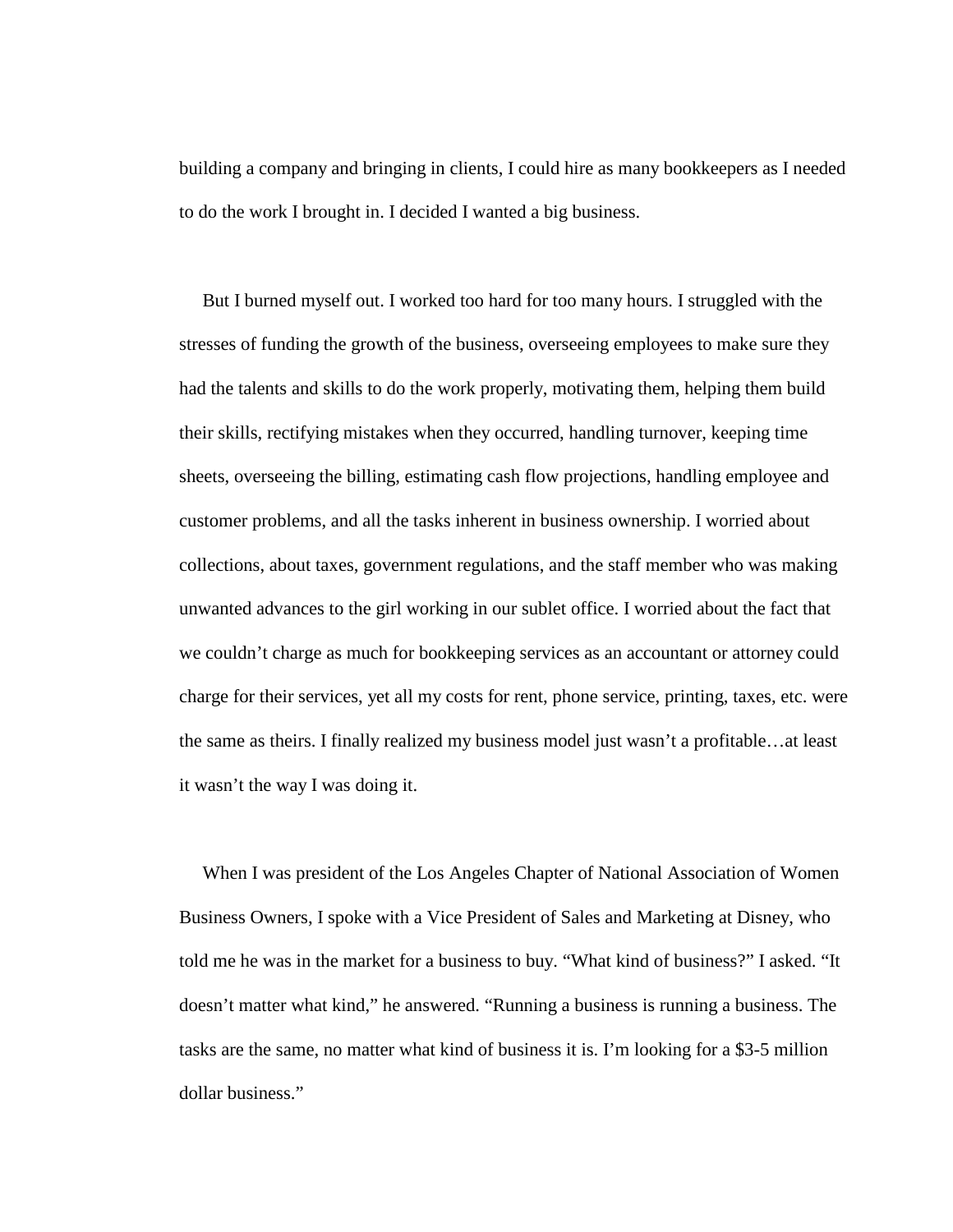I often pondered that conversation, and reviewed my goals and my life's path. After a career as an actress, I had landed a job in a bookkeeping service, and then was promoted to manager. I started growing the business because that was the next logical step. When the owners of the business made me a partner, the entrepreneurial light bulb went on and I took on that role. Eventually, I bought my partners out, and continued to grow the business. When we lost our biggest client and the business was floundering, I set about rebuilding. But it was slow and hard. I was very financially stressed. And I didn't love it.

 It was time to change goals. What did I love? What was I good at? What was my life's purpose? What service could I offer people that they wanted and needed? What empowered my life and at the same time empowered others?

 I knew what it was. The workshop business I had developed as a sideline to my bookkeeping service was perfect for me. I loved teaching people about business, sales, goal-getting, networking, money management, overcoming obstacles, achieving balance, perspective, profit, and purpose. I was passionate about coaching people to go for their goals and reach for the stars, yet be content if they only got the moon, and live a happy life.

 I wanted those goals for myself, too. As I struggled with building my business, I kept meeting people in the business community who looked relaxed and serenely happy.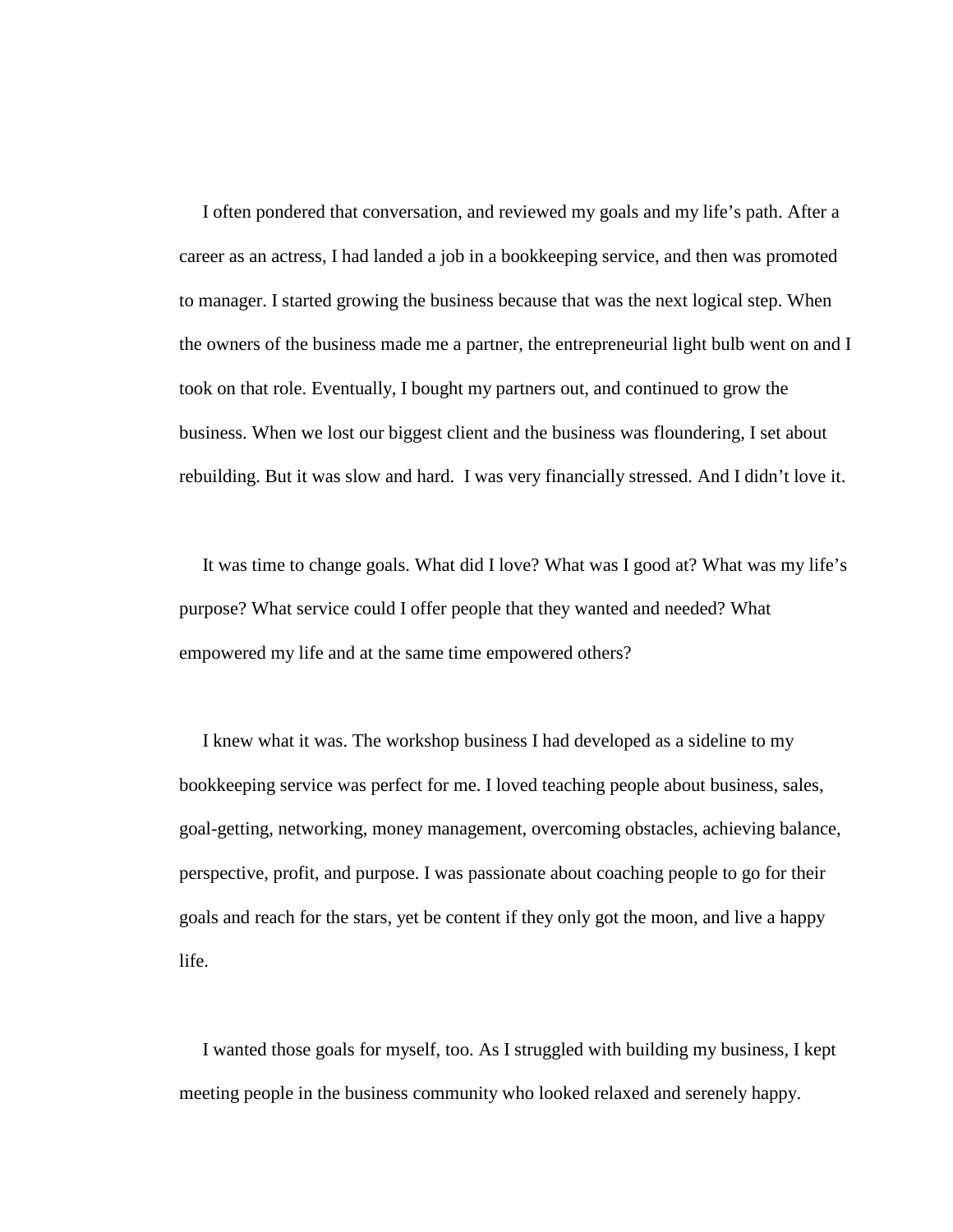Contented. Over and over, these people would tell me that they used to own a big business, too. But they were working too hard and not having enough time to enjoy their lives and their families. So, they made a new choice, sold their businesses, and became consultants working out of their home.

 At first, I couldn't imagine why someone would want to give up their big dreams and work from home. I had a snotty attitude about it. I felt that people working from home must be deficient in some way—unable to get ahead, build their business, or make more money. In the beginning of the working-from-home movement, home-based businesses didn't get much respect. Not having an office didn't look professional to me. But happy contentment shone from the faces of the home-based entrepreneurs—and they seemed to be pretty well-off financially, too. Hmmm. My goals started shifting.

 I wanted what they had. I wanted to be happy. I wanted a Chellie-sized business. My workshop business was popular, and was fun. It was also a low-overhead/high profit business. All I needed were participants, a room, workbooks, and a telephone. I went to work every day and sat with my goals every night. It was clear I had the perfect business for me sitting in my lap. But I was afraid. How did I give up the business management company I had devoted myself to for twelve years? How did I give up my employees and clients with whom I had worked for so long?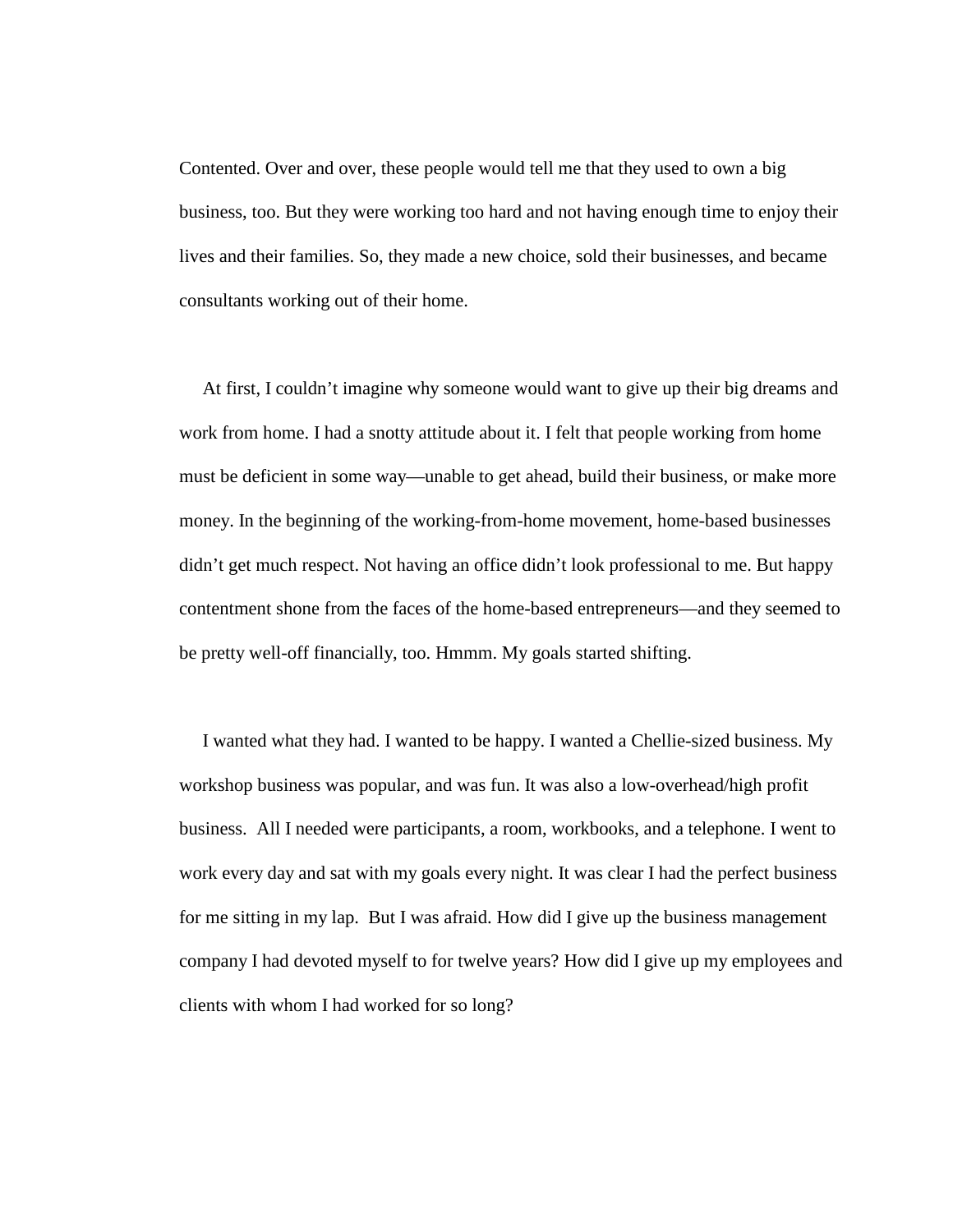Mind you, I was quite brilliant at convincing the participants in my workshops to quit *their* day jobs and go for *their* dreams. Some of them were beginning to look at me quizzically, commenting, "Yeah, Chellie, what about you? What are you doing with that bookkeeping service? Why don't you get rid of it and just teach the classes? Teaching these workshops is what you love."

 I was afraid, of course. The bookkeeping service was my day job and it paid the rent. When I made a sale with a bookkeeping client, they were mine for years, and sent me a regular check every month. Just like a job. With the workshop business, I had to sell new people workshops every eight weeks. I recognized that there was going to be a lot more emphasis on sales in my daily routine in this business. What if I couldn't do that? What if it didn't work out? What would I do then? I sat in my indecision and waited for a sign.

It wasn't long in coming.

#### You Can Wait for a Sign Until it Falls on You

 Dr. Gary was my number one client and had been with my company since the day I had started twelve years before. But now, he said, "Chellie, I'm transferring my business to someone else. You've lost your interest in this business and I feel you've lost your interest in me." I was saddened by his call; embarrassed, too—because he was right. I had to acknowledge the truth. His call looked like bad news but it was really good news. It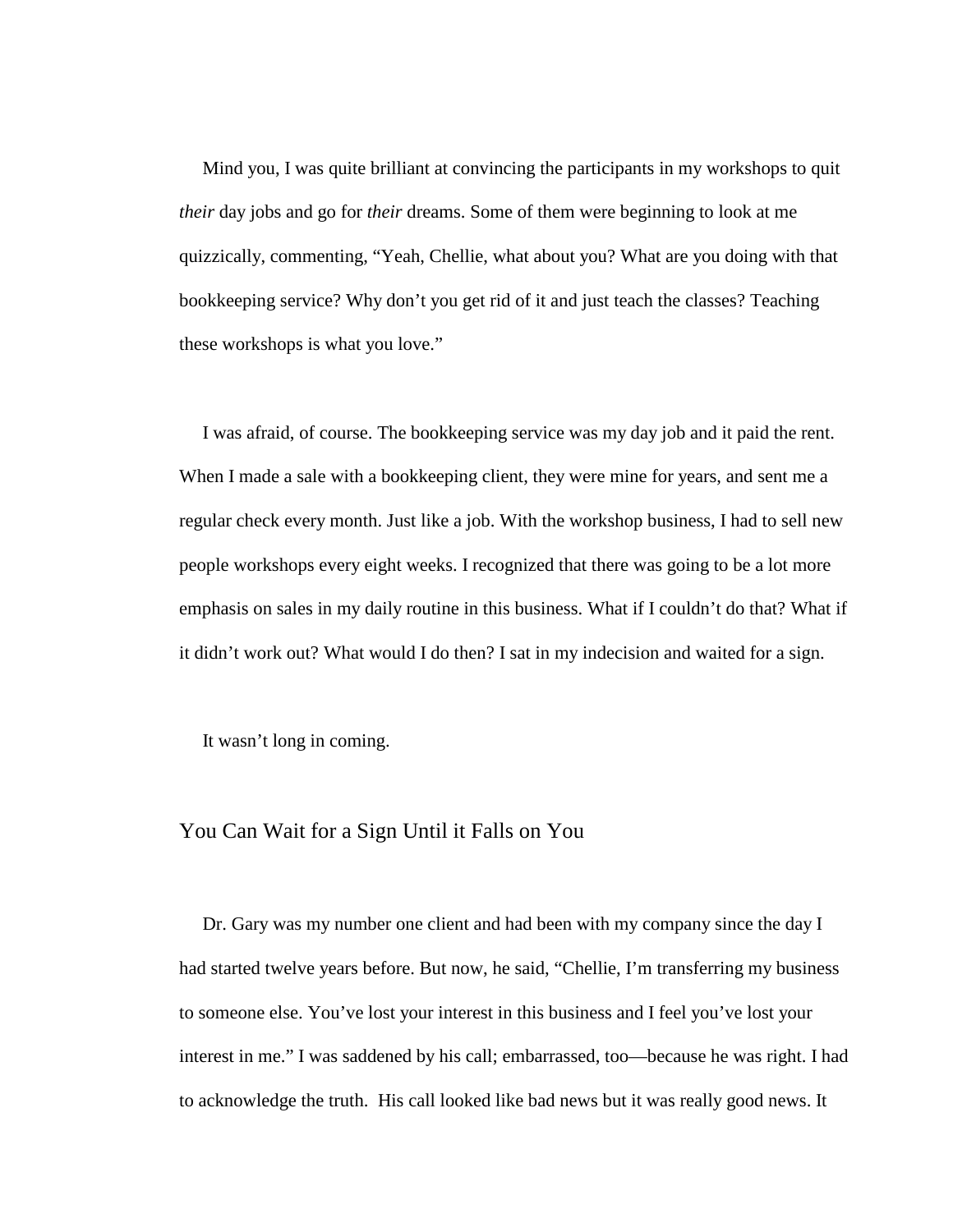was the sign I had asked for, although it was a pink slip rather than an engraved invitation to a party. He gave me permission to change dreams. I put the bookkeeping service up for sale.

 At the time I made this decision, I didn't know if I could enroll enough people week after week and month after month to make a living in a workshop business. I wasn't Tony Robbins, I didn't have a big organization, I wasn't on television infomercials every night of the week. But copying Tony Robbins wasn't my vision, anyway. I no longer wanted a big business. I wanted a small one. I wasn't sure it was possible. But then, you never know if you can do things before you do them. I knew I had to go for it. I sold the bookkeeping service to a local CPA and plunged into the workshop business full-time.

I felt like I had been let out of jail.

 My spirit soared. I was excited every day I woke up and started work! Suddenly, with the workshop business, my career path finally made sense. In a former period of my life, my only goal had been to be a working actor. I loved every minute of it…right up to the point when I didn't love it any more. I performed a show at Disneyland five shows a day, five days a week for nine months and after about six weeks, I was bored out of my skull. When I did *Hello, Dolly!* with Martha Raye, the leading actor playing Cornelius had been playing Cornelius eight shows a week for three years. I was not thrilled. In all my training throughout school, we always had short, four to six week runs in plays, and then we'd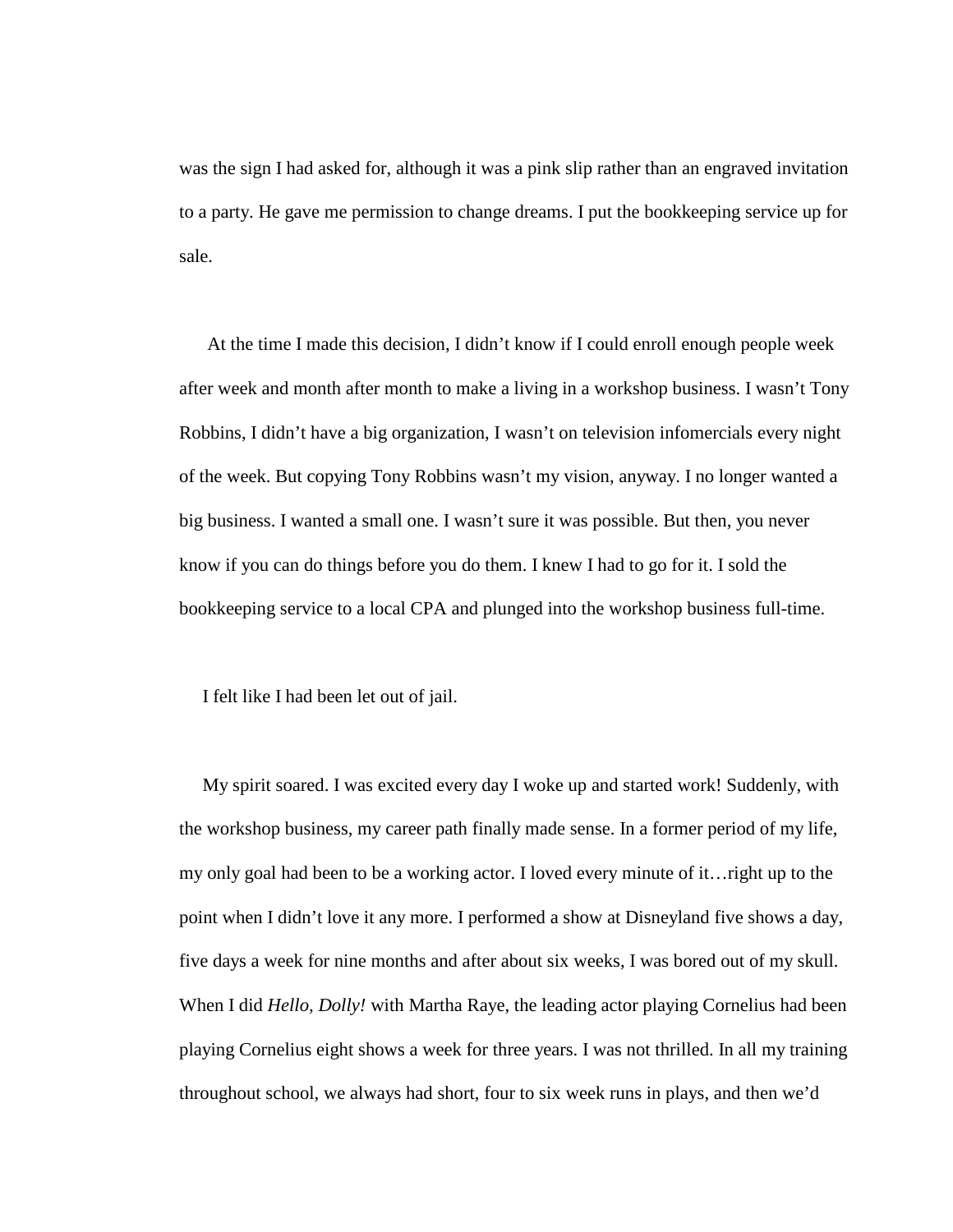jump into a new show. That was not the way it was for a professional, where a long run meant you were a successful, working actor. I began to reevaluate my choice of career.

 And then one day, I just didn't want to go on one more audition, talk to one more agent, get my photographs taken one more time. I didn't want to have another conversation about the audition I had or what part I was "up for". I no longer loved the daily to-dos of being an actor. Meanwhile, I was working as a secretary between acting jobs, and they promoted me to Office Manager. That involved bookkeeping which I knew nothing about. But I took the risk to try it and discovered—who knew?—that I loved bookkeeping. It was figuring out how to make money and how best to distribute it. That was fascinating to me, and I switched careers. From actress to bookkeeper—I didn't understand how these two widely divergent professions made sense in my life.

 But when I started teaching workshops, suddenly the fractured pieces of the jigsaw puzzle of my life came together, and from all the dots of color the picture emerged. As an actor, I had developed the performing skills I needed to be a professional speaker and present seminars. As a bookkeeper, I had developed the subject matter to speak about. It seemed to me that all my life, I had been in training to deliver the Financial Stress Reduction® Workshops. It was my "one-woman show" about money. And then I wrote a book about it and then another…

#### Creating a Life While Creating a Living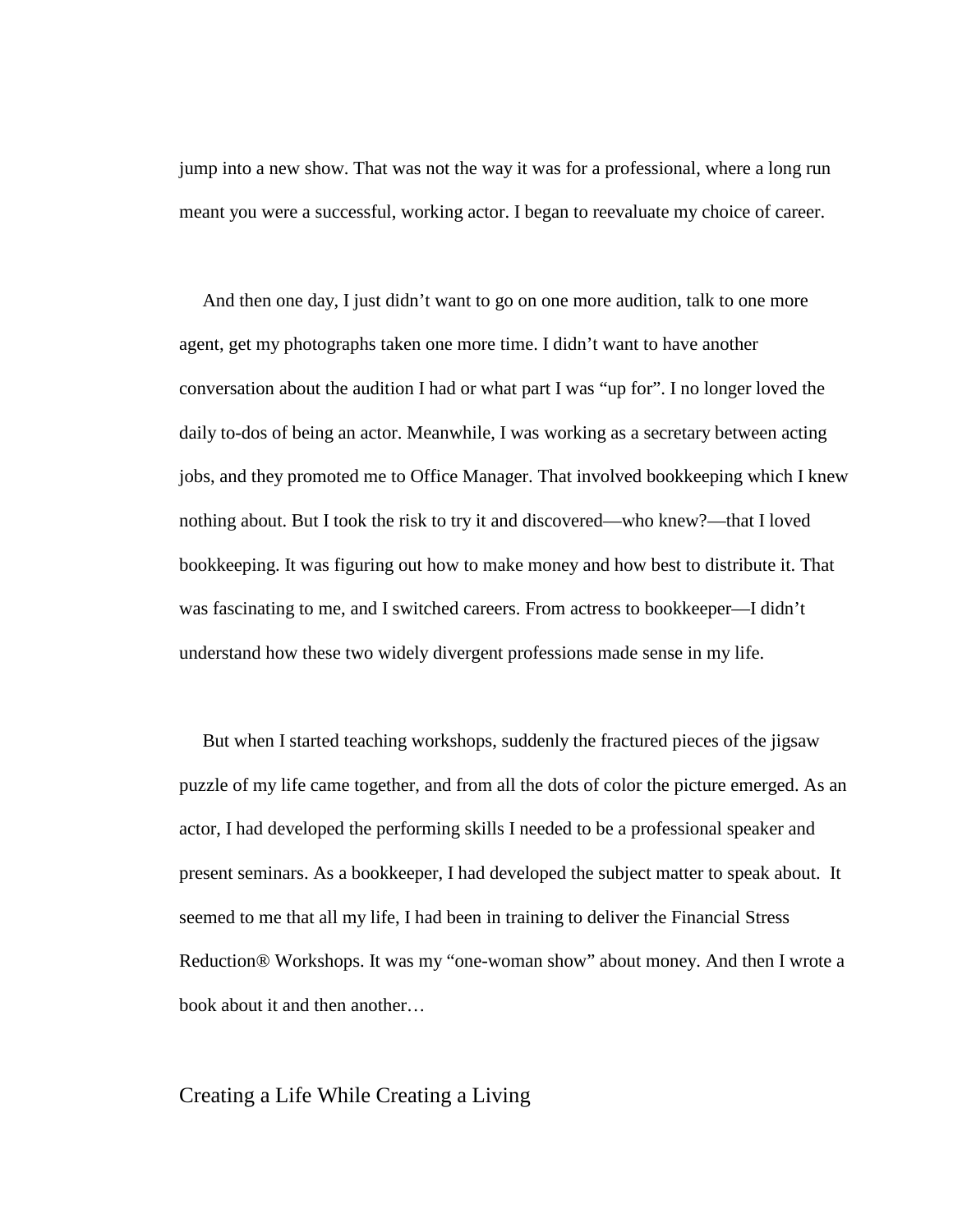You create your life while you're busy creating your living. Each "way leads on to way" as Robert Frost said in *Two Roads Diverged in a Yellow Wood*. As we choose one road and turn our backs on the other; the scene shifts, different people appear, and a different life is lived. Each new choice leads us to a different place, a different scene, a different awareness. It is our goals that inform our choices, and lead us onward to a hoped-for outcome, some of which are realized and some that are not. Along the way, things happen that we could not have expected. The goal is the destination that keeps us moving West, or East, or sideways on Life's 101 Freeway. Each roadside exit we pass is a possible future lost. Each freeway off ramp we choose leads us down a different path to an alternate reality and some other future.

 In the 1960s, Marta Becket and her husband were driving across the California desert when their car broke down in a little town called Death Valley Junction. In this small, dusty, out-of-the-way hamlet, with few buildings and fewer people, Marta's artist's eyes lit on a crumbling and deserted opera house. She was at the tail end of her dancing career—but she didn't feel finished. She looked at that theater and new possibilities engaged her creative mind.

 She bought the theater. The nearest town was twenty-five miles away and there wasn't a ready-made audience for whom she could easily perform. She performed anyway. For years, no one came. She painted an audience on the walls—it took her six years—and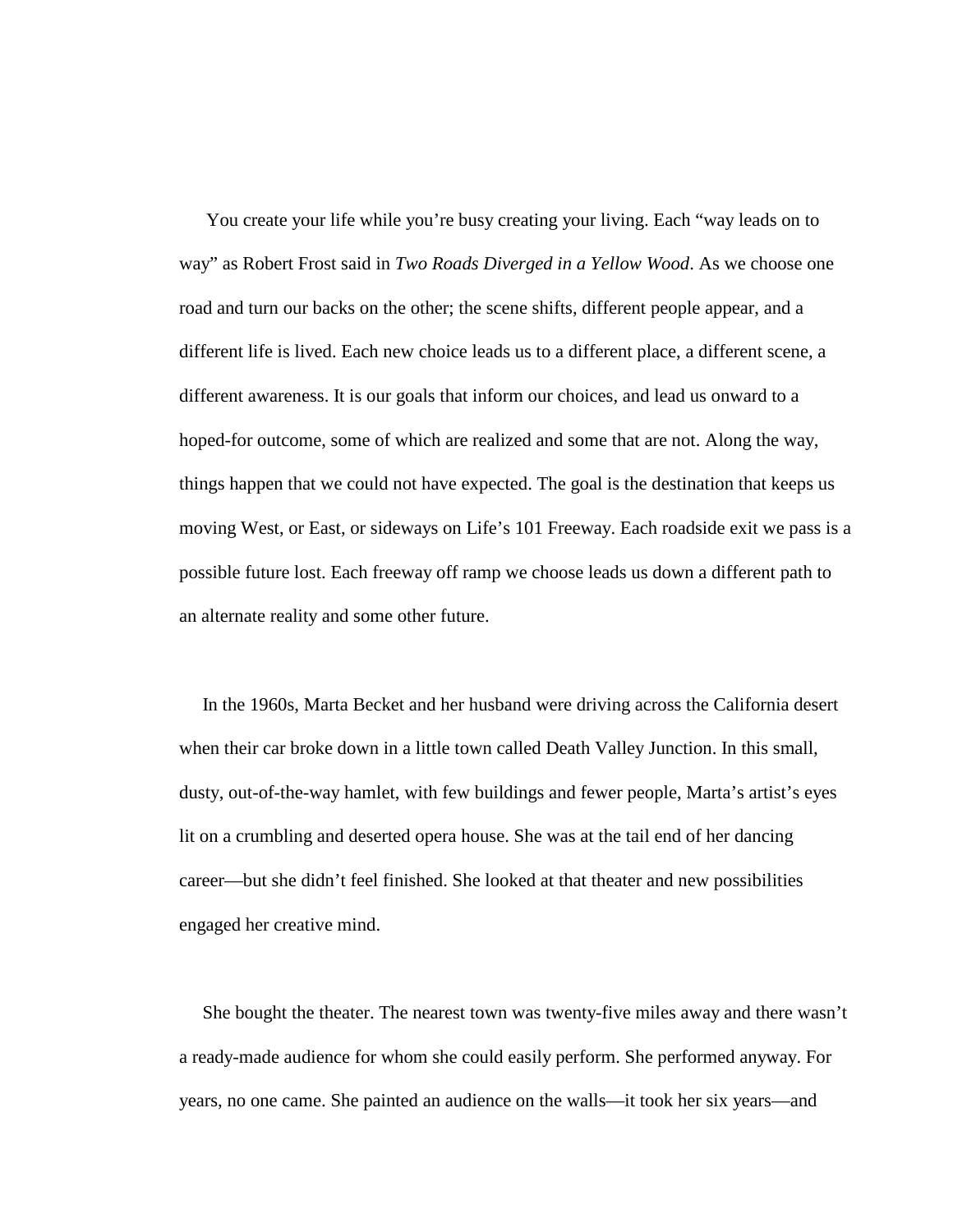performed for them. Eventually, word of this unusual artist spread throughout the West. Now, eighty-something Marta completely sells out every performance. *Amargosa*, the documentary film about her life, completely enthralled me with its tale of how this brave, original artist made a life out of dry dust, adobe, and grit in a place no one expected.

 This is the Processional Effect in action. The goal you choose gets you on the freeway from Point A to Point B. But somewhere before you get to Point B, you arrive at Point X. This is the place where the road diverges and you stare down the path to a new possibility. Should you stay the course, ignore the new idea, and keep to the original plan? Or should you change your mind, shift gears, turn left, and follow the new road with its neon sign promising "Gas-Food-Lodging"?

What informs your choice is the goal within the goal—the things you really want that you think you will get if you achieve your outer goal. I wanted to be an actress, Marta wanted to dance and paint—those were the outer goals. But the goals within were that we wanted creative expression and independence. We both like applause—every performer does—and that's an outer goal. But the inner goal is that receiving applause means we have touched people and so perhaps we are loved.

 My outer goals included making good money and having nice things, travel, learning, exploring the world. Inner goals were that I wanted to be creative and have fun; I wanted friendships and laughter. And I wanted to do some good in the world. I wanted to make a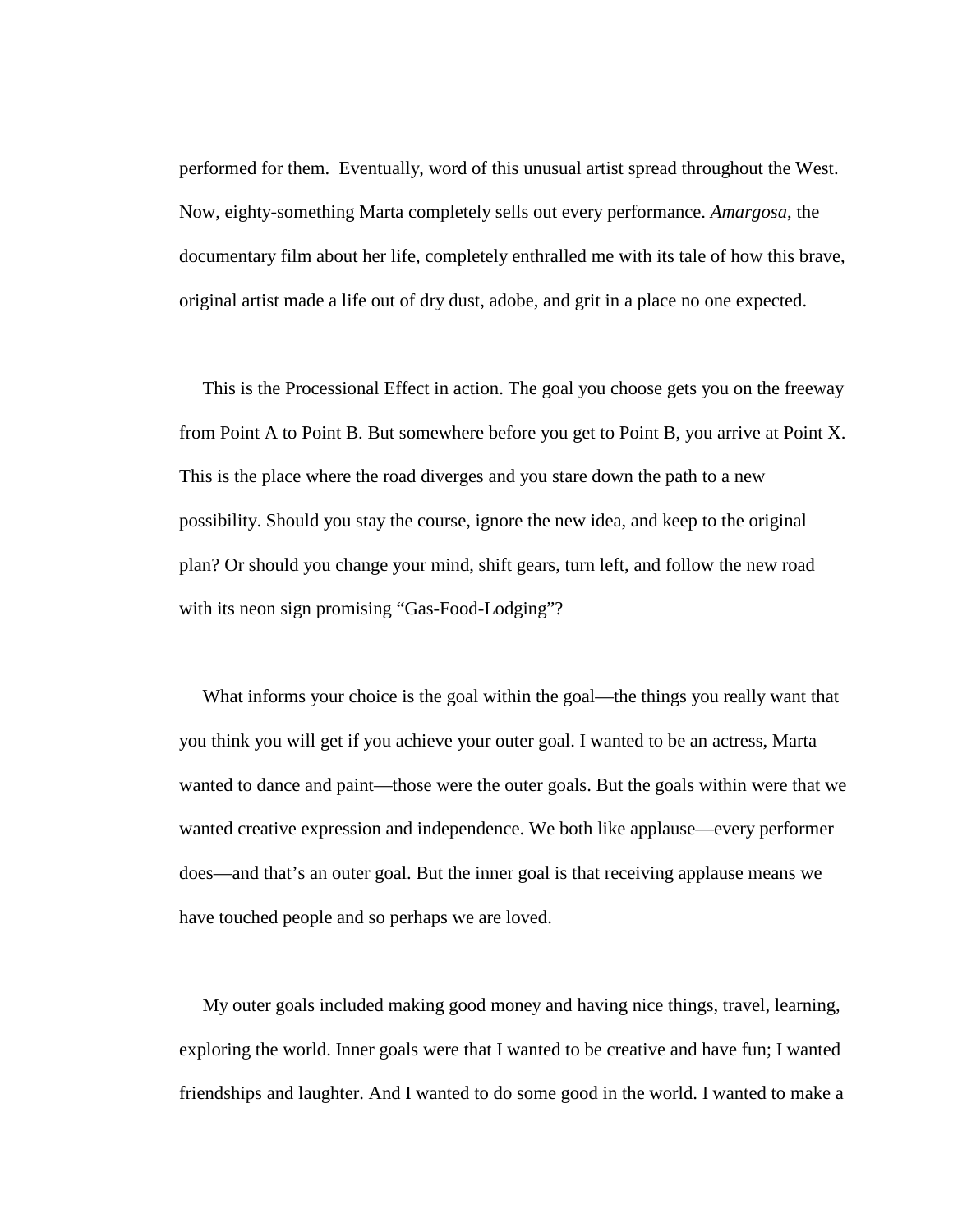difference. The outer goal is the means we choose to quench our inner thirst for meaning in our lives.

 The goal within is the one that our soul needs to flourish. It is our deepest yearning to live a good life, be a good person, to be connected, and to be loved. It is wrapped up in the outer goal like a perfectly packaged present, with bright colored paper, tied with a gleaming gold and crimson bow. But it's no use putting gilded ribbons on a parcel full of stones and coal—we've all seen people who have the gift wrap done perfectly but are miserable little lumps inside the box. And we've seen beacons of light and goodness shining through wrappings that are dull and poorly taped together. The outer goal is the gift wrap; the inner goal is the gift—don't confuse the two.

 A Zillionaire does the work necessary to make both the inner and the outer goals shiny and bright. When you choose your goals, and decide on a road to take you there, make sure that the inner goal will be nourished by the outer goal you have chosen. What kind of a life do you want? What kind of business or job will get you that? What are you willing to do, learn and be in order to have it?

 A zillion studies have shown that people who write down their goals are more successful than people who don't. Have you written yours? No, you can't just think about them. You have to write them. It's a Zillionaire requirement. Knowing about it and doing it are two separate things. When you write your goals, you are starting the process of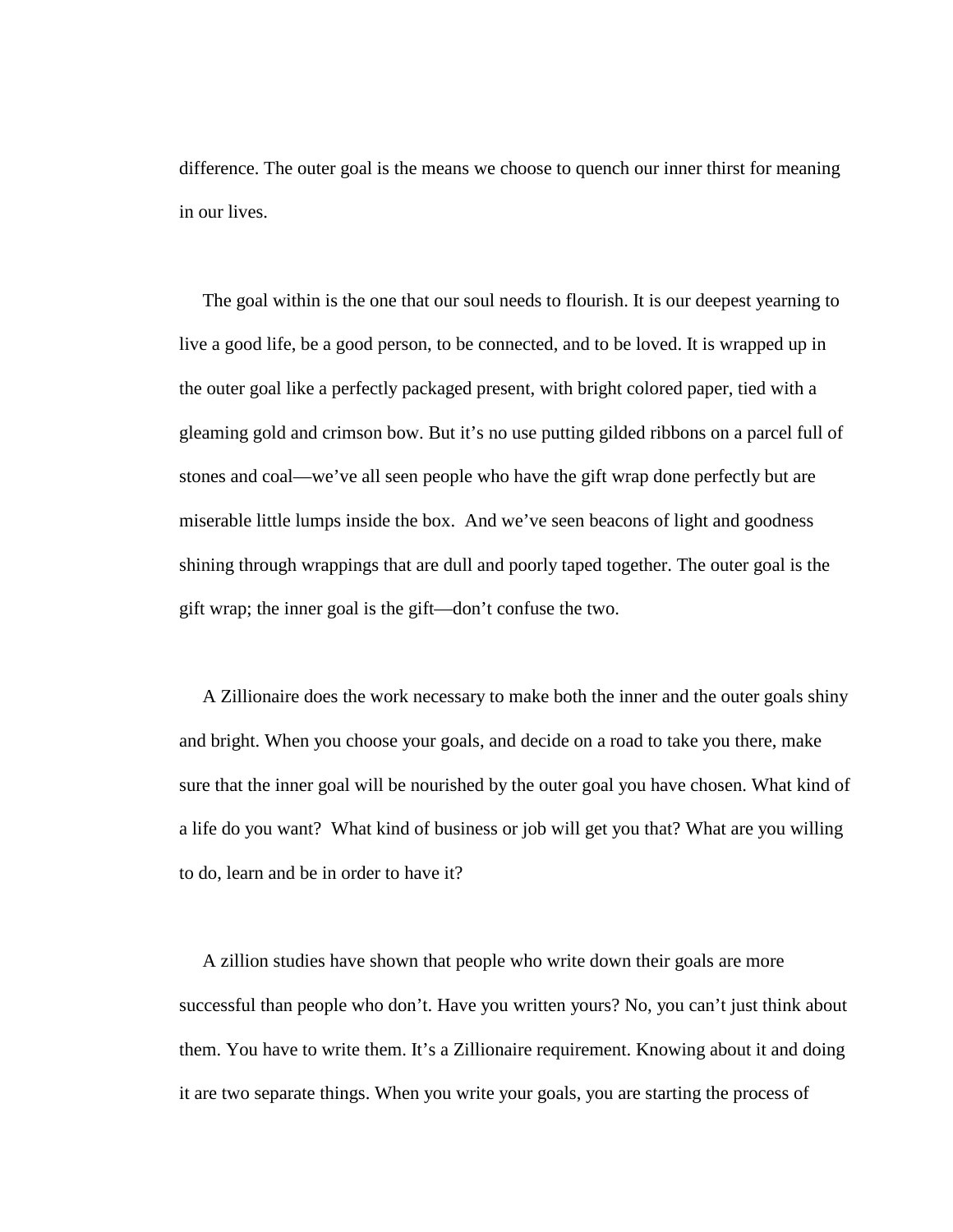bringing what you want from metaphysical reality (thoughts, dreams and wishes) to physical reality (actual material results). Go to your computer or get a piece of paper and start scribbling—what do you really want? Let's create all those things you want instead of wishing you had them, or resenting someone else who has them.

#### You are the Star of Your Movie

 You are the star of the movie of your life. You write the script and you direct it. You hire the supporting actors, you design the sets and the costumes, you gather the props.You do the location scouting, and you're in charge of transportation. You are your agent and manager, too: Did you negotiate a big enough salary, bonus, perks? Now, action! The camera is on you, baby! What do you want "The Story of Your Life" to be about?

Create your ideal movie scene by following these guidelines:

1. Describe your ideal home. What style of architecture is it? English Tudor, Spanish hacienda, ultra-modern multi-level? Is it in the country or the city? By the ocean, on a mountain, or in the suburbs? Stand in front of it and look. See your front door in your mind's eye, walk up to it, open the door and walk in. Picture the interior design and furnishings. What are the colors, textures, light, energy, smells inside your home?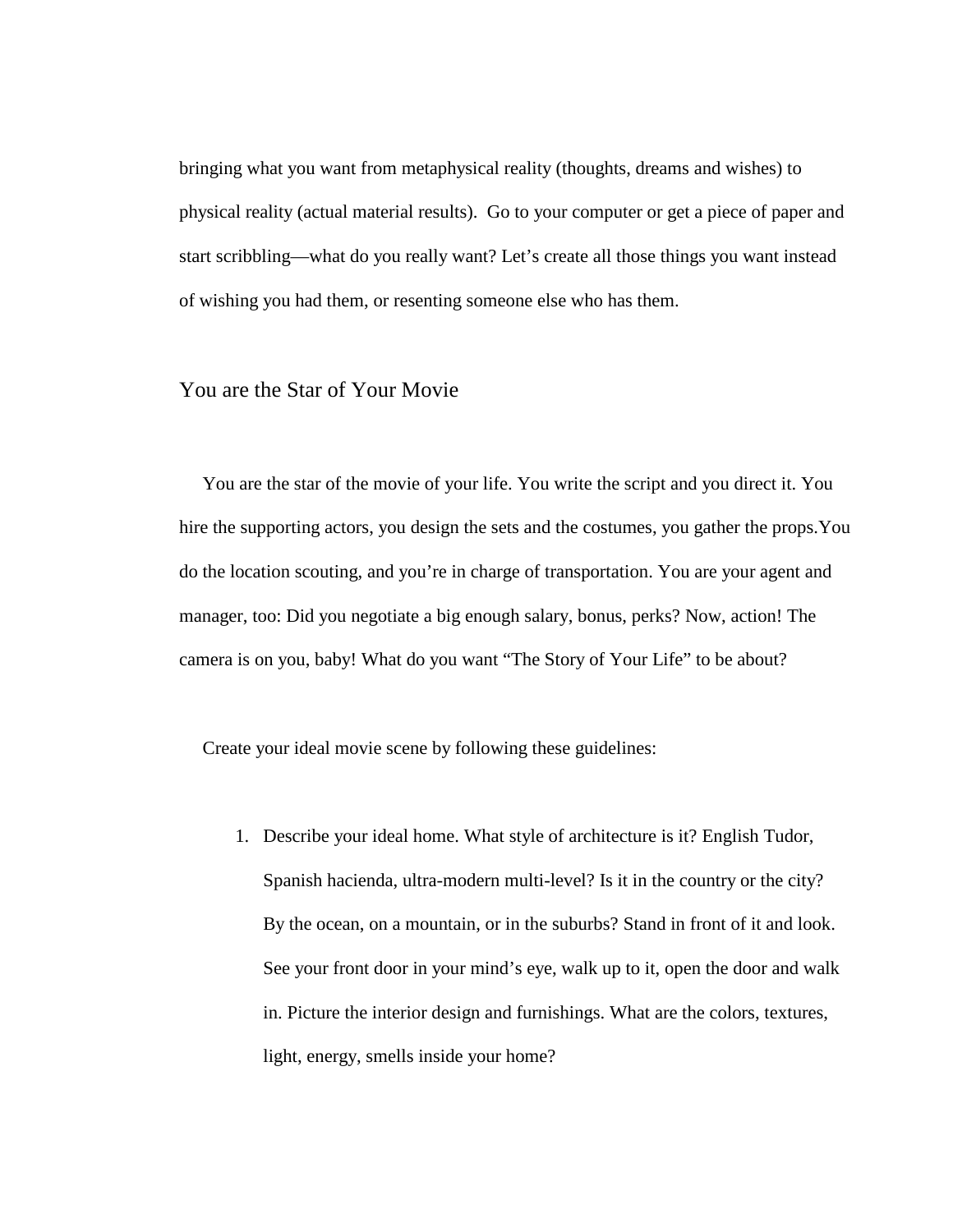- 2. Next, look at your ideal neighborhood. Are you friends with your neighbors? Do you borrow each others sugar and lawnmowers? Do your kids play together? Do you have block parties in the street? Notice who you love and who loves you.
- 3. From your neighborhood, enlarge your vision to your ideal place of work. Picture the kind of work are you doing. Do you have a boss, associates, partners, employees? Or do you work alone? What kinds of tasks are you doing in your work, and what tasks are being done by others? Write down your achievements, awards, and recognition. Do you travel for your work? Where? Notice what brings you joy in your work, and who you are helping and serving.
- 4. Enlarge your vision again, and see yourself in your community. Notice how you are connected with the people with whom you live and work? Do you belong to a church, synagogue, temple, or other spiritual group? Are you a member of a union, a trade organization, or professional association? Describe your involvement in politics, hobbies, social clubs, etc. What are you doing for fun and who are you doing it with?
- 5. Lastly, notice your connection to the world. Do you travel to foreign countries? Do you participate in philanthropic organizations? Do you donate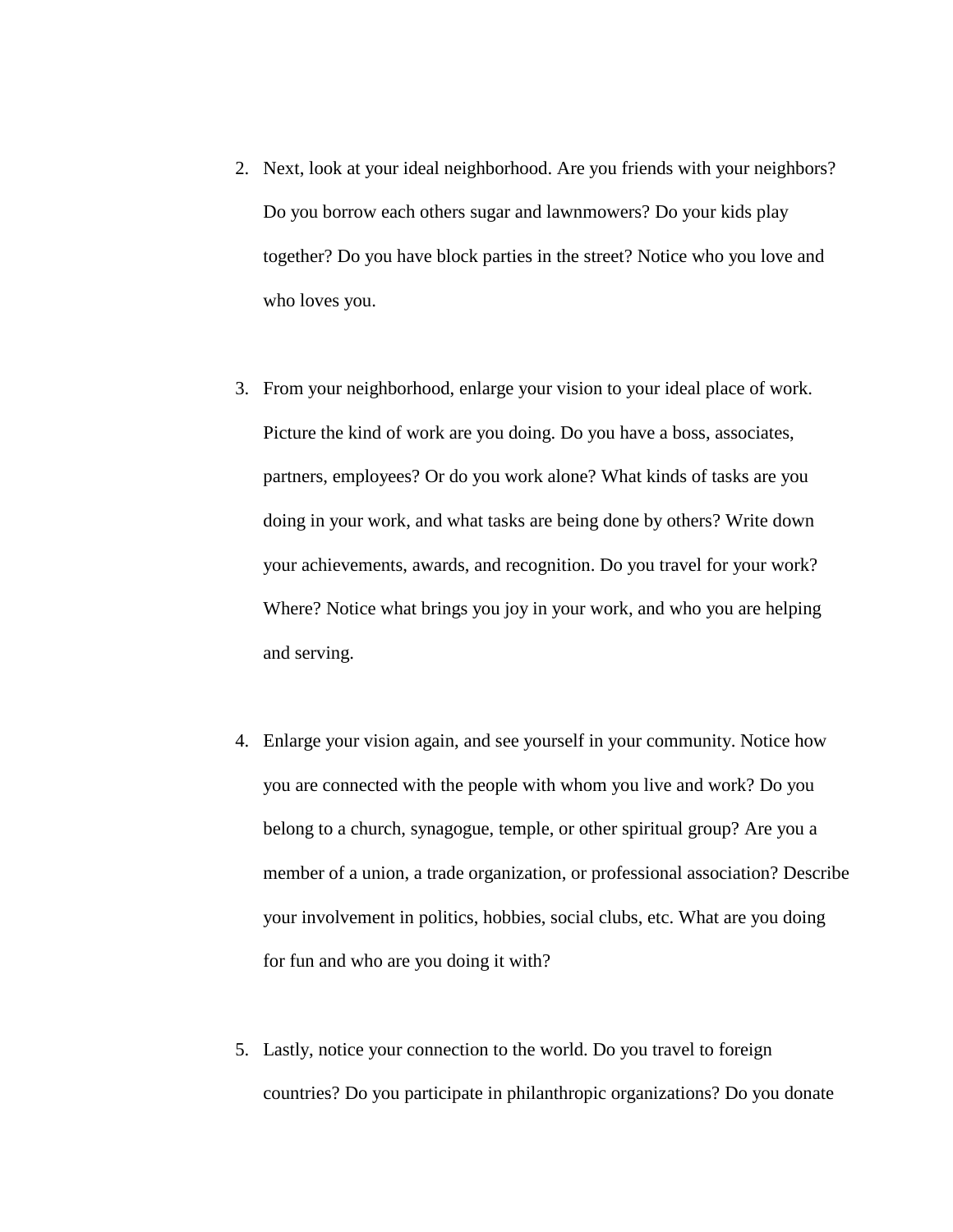time and money to charities? Are there still crystal clear oceans and clean air? Describe the part you play in the world game.

 What part of this vision can you accomplish in one year? At the top of a sheet of paper, write "Zillionaire Goals I will accomplish by \_\_\_\_\_\_" and write in the date one year from today. Then write another list of goals that will be accomplished in five years. State your goals as if they are already accomplished, like this:

"I am now making \$300,000 per year easily and effortlessly, doing the work I love."

"I am taking a fabulous vacation cruise to the Mediterranean Sea for 14 days and I am having a wonderful time!"

"I own a fabulous house that is a money-making investment, too!!"

 And because being a Zillionaire means having a balanced life with meaningful relationships, add goals like these:

"I radiate perfect health—mentally, physically, and spiritually."

"I am a beautiful and loving person."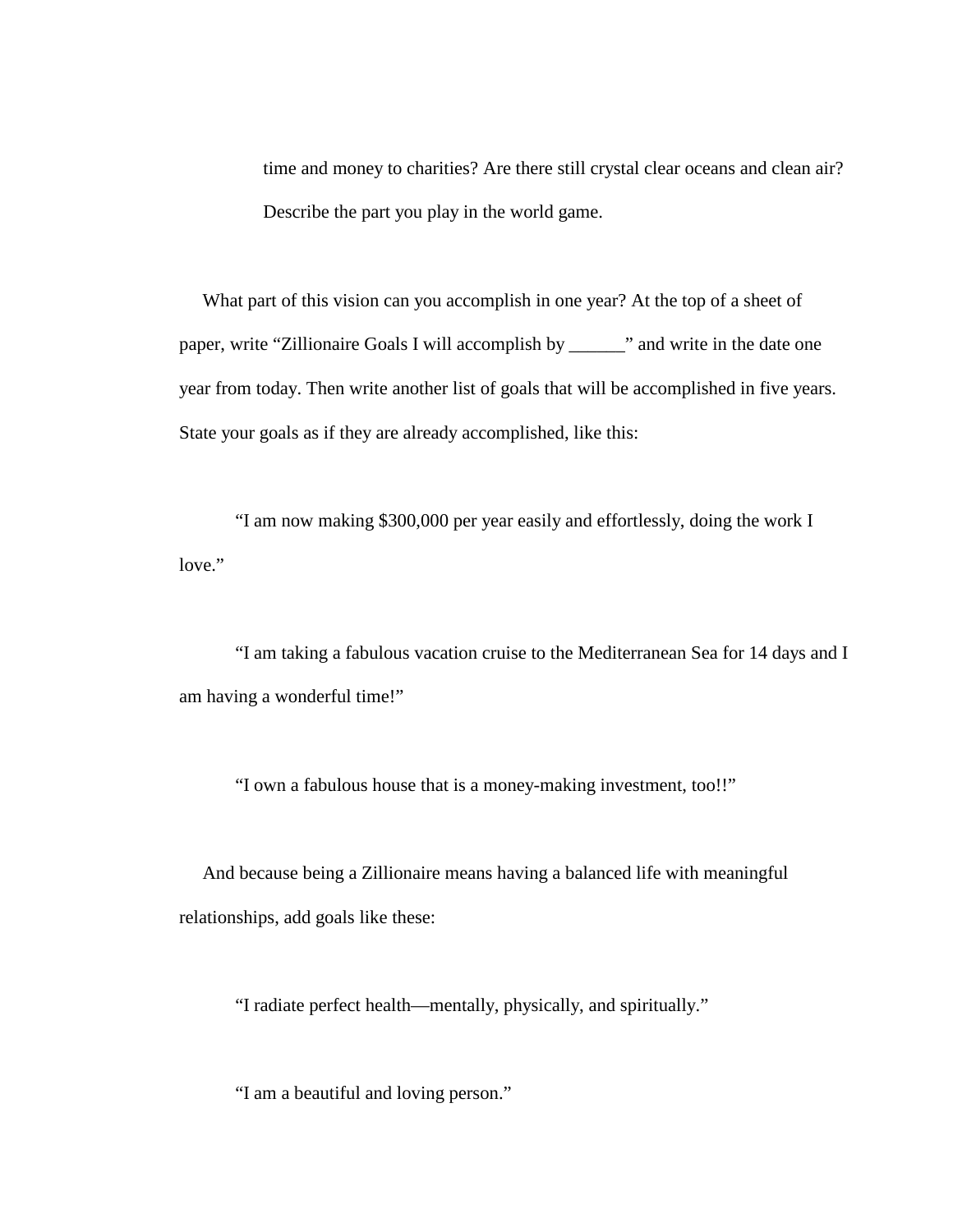"I maintain loving, harmonious relationships with all my family and many friends."

 Dream big! Add some goals that are a stretch for you, that make you laugh and your eyes shine when you think about actually achieving them. Just the pursuit of them can be thrilling. Why not go for it? You might be surprised what shows up in your life—sooner than you expected.

 For example, I admire the lavish High-Roller Suites maintained by the Las Vegas hotels for their "whales"—the gamblers who wager millions of dollars in their casinos. The rooms are gorgeous, filled with the richest fabrics, and elegant furniture—and a butler to do their bidding. The High-Rollers are waited on hand and foot, and their every wish is granted. Chellie is not a whale at this point, but still, I put "I spend the night in a fabulous High-Roller Suite" on my list of goals.

 I forgot all about it the next month as I jetted off with three of my girlfriends for a cruise on a paddlewheel steamer up the Mississippi River from New Orleans to Memphis. We were staying in New Orleans to take in the sights for a couple of days before getting on our ship, the Mississippi Queen.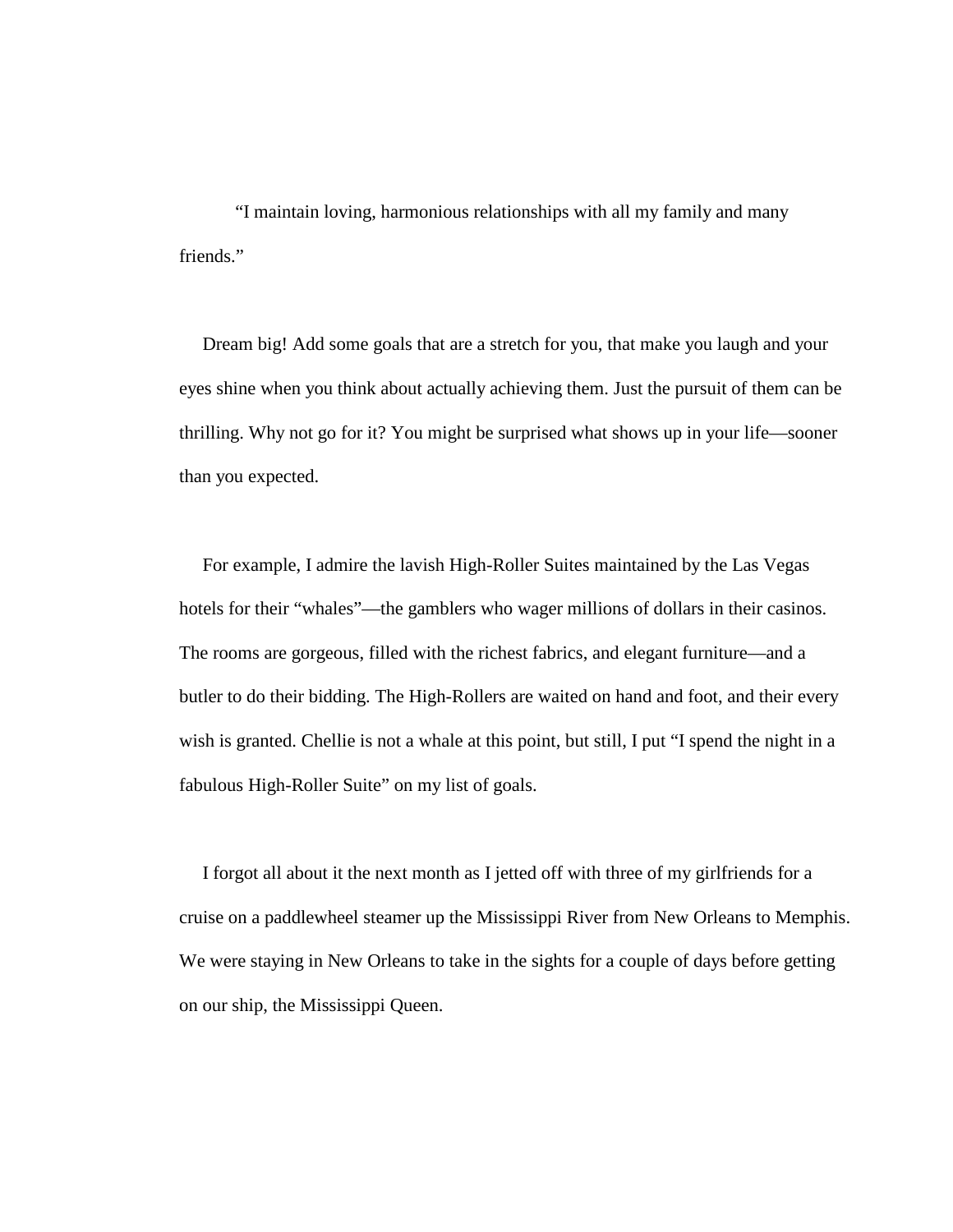As we waited in line at the check-in counter at the Intercontinental Hotel in New Orleans, the harried clerk apologized profusely—they were completely overbooked. The rooms we reserved weren't available. She asked if we would mind sharing a suite instead of having separate rooms. We said "Sure!" because we're easygoing people, and we were on vacation and having fun. We thought it would be fine and dandy to share living quarters rather than be separated into two rooms.

 "Okay, then," said the clerk, "but I have to tell you the suite only has one bed in each of the two bedrooms, so we'd have to bring in a rollaway for each of you. Sorry about that."

We shrugged, and said that would be fine.

"You're sure that's okay? We're so sorry for the trouble," apologized the clerk.

"Really, its fine, okay, no problem," we chorused.

 We knew something good had happened when we had to use our key in the elevator to get to the concierge floor. Hmmm. We smiled at each other as we alighted on the top floor and passed the lovely room where they served complimentary munchies and softdrinks. Down the hall we went to the last door, and opened it slowly.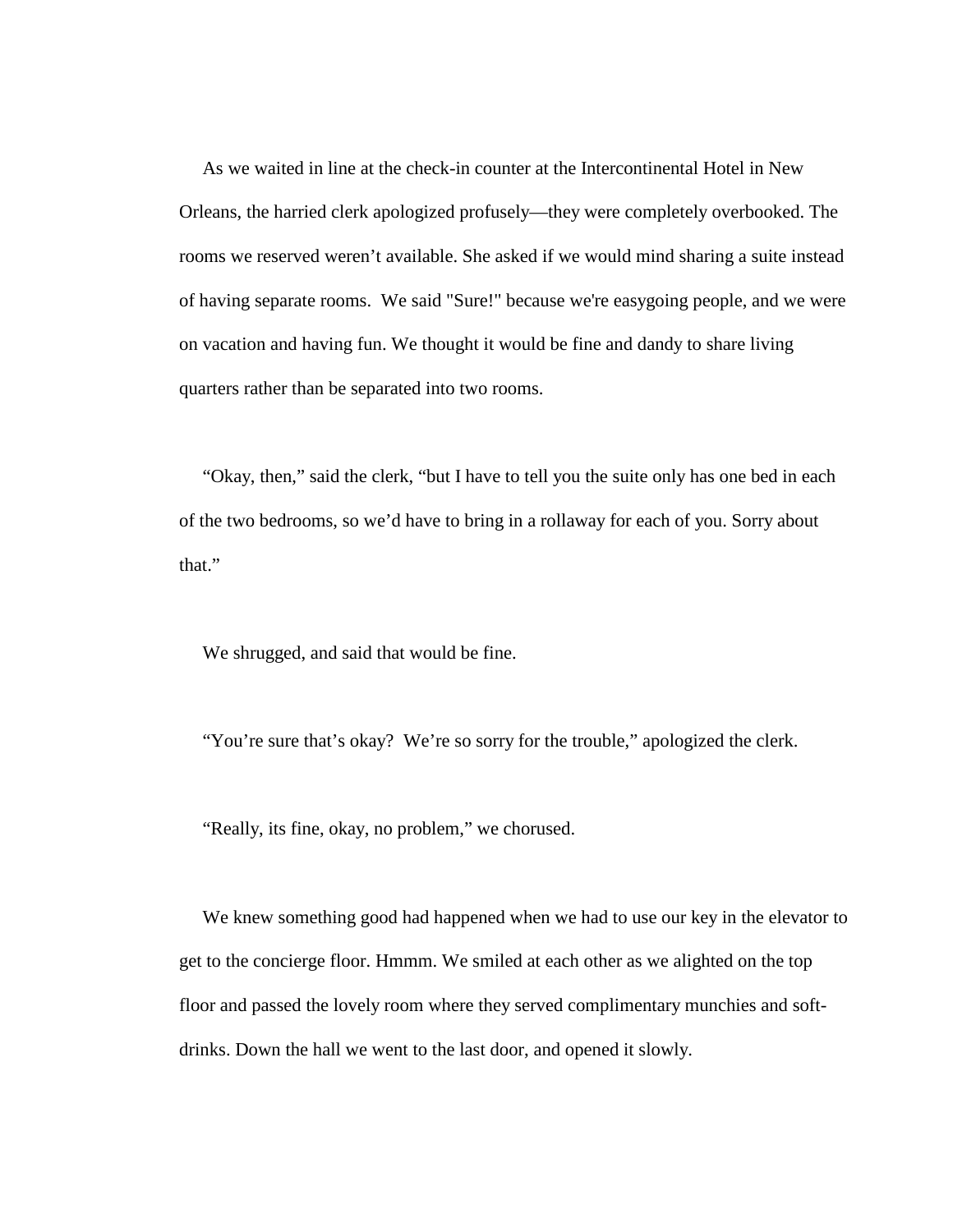Our collective breaths caught as we saw the black-and-white marble-tiled floor of the entryway and the full-length oil painting and large vase of flowers. This was no ordinary suite. We dropped our bags on the floor and turned right into the living room. It was huge! Fireplace, couches, television, elegant tables and chairs, a dining table set for ten in the dining room, and a full kitchen behind that. The balcony alone was bigger than the usual hotel room. We discovered a small den, with a wet bar and another television. The master bedroom was huge, with a gorgeous four-poster bed, and the master bath had a whirlpool bathtub and another television. The second bedroom was smaller, but still fabulous. We were jumping up and down with "oohs" and "ahhs" as we explored our very own Fit-for-a-Zillionaire High-Roller Suite. We took turns sprawling on the living room couch and lounging in the bathtub watching TV. We had such fun, it was hard to tear ourselves away and explore the city.

We had been given a free upgrade to the Presidential Suite that goes for \$2,000 a night! And I had put "Stay in a High-Roller Suite" on my list of goals only one month before.

 Live it up! What secret goal do you want but are afraid to name because you can't see how you would ever get it, how you would qualify for it? Want to put High-Roller Suite on your list even if you're not a High-Roller? Or an overnight stay at Buckingham Palace, even if you're not royalty? Or free front-row seats at the next Bon Jovi concert with a backstage pass, even if you don't have "connections"?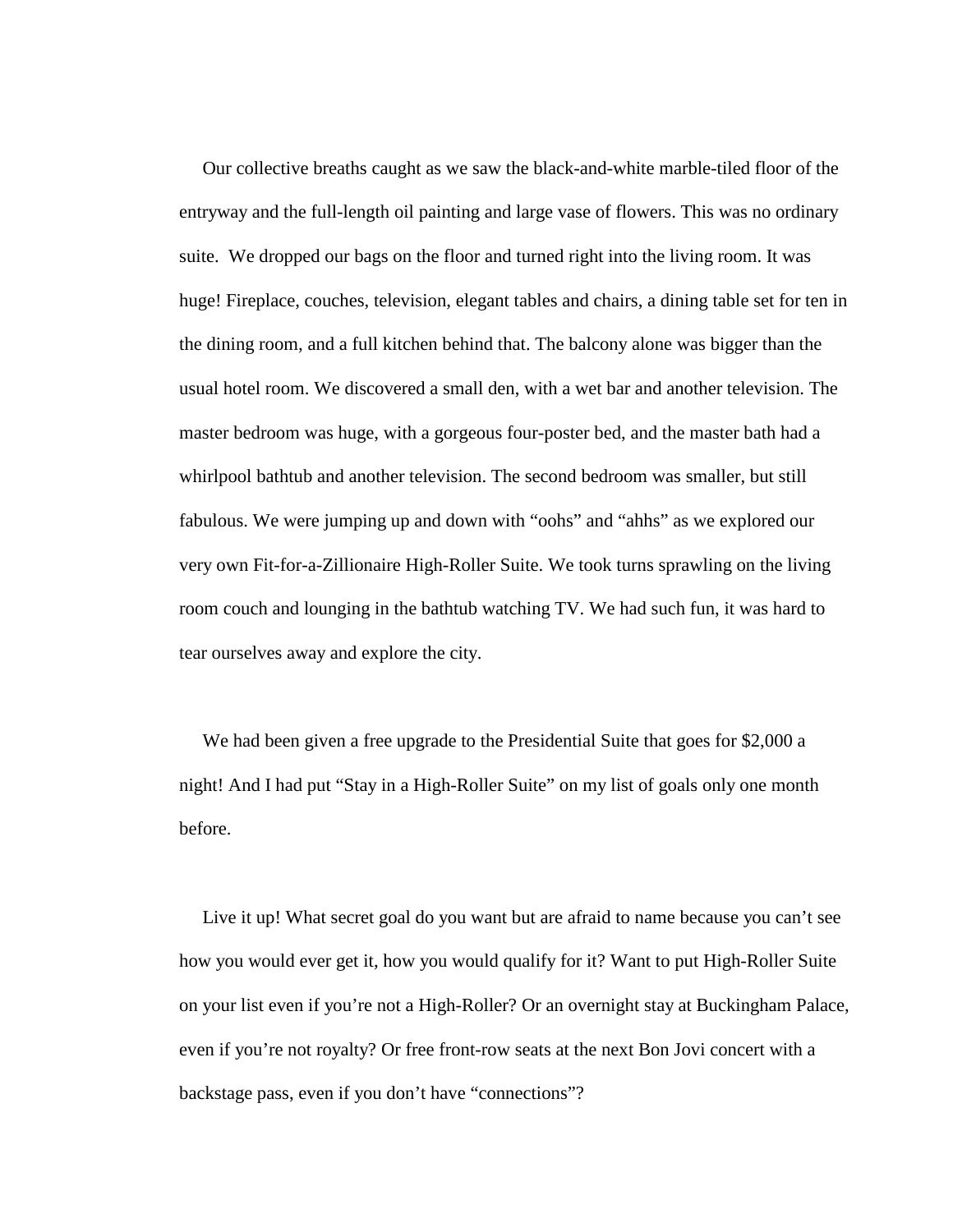Go for goal, Zillionaire!

You Can "Yeah, but…" Your Way to Zero

 Every day you don't take action to achieve your dreams is a day you are creating more of what you have right now. If what you have now is perfect, then you only have to take the same actions to continue to maintain it. Great. But then don't tell me you're life isn't what you want. If you're complaining about the way things are without taking any steps to change it, you're likely to end up being one of the "Ain't It Awful" people who are constantly whining about the price of gasoline, or taxes, or houses, or the weather, the traffic, the kids these days, television commercials, their spouse, the neighbors, and email spam. (Like there's something you can do about *that*.)

 As my friend, author Eddie Connor says, "Let me kick you in your 'But'". Stop sniveling and move on. No one cares about how rocky the coastline is or how bad the storms were or how long you studied navigation or how the crew mutinied or how abused you were or how hard it is to sail a ship. They just want fun ports, lots of food, and good shopping on their cruise.

 You're too old? Grandma Moses was 85 when she started painting masterpieces. Colonel Sanders was 65 when he got his first social security check, said to himself, "This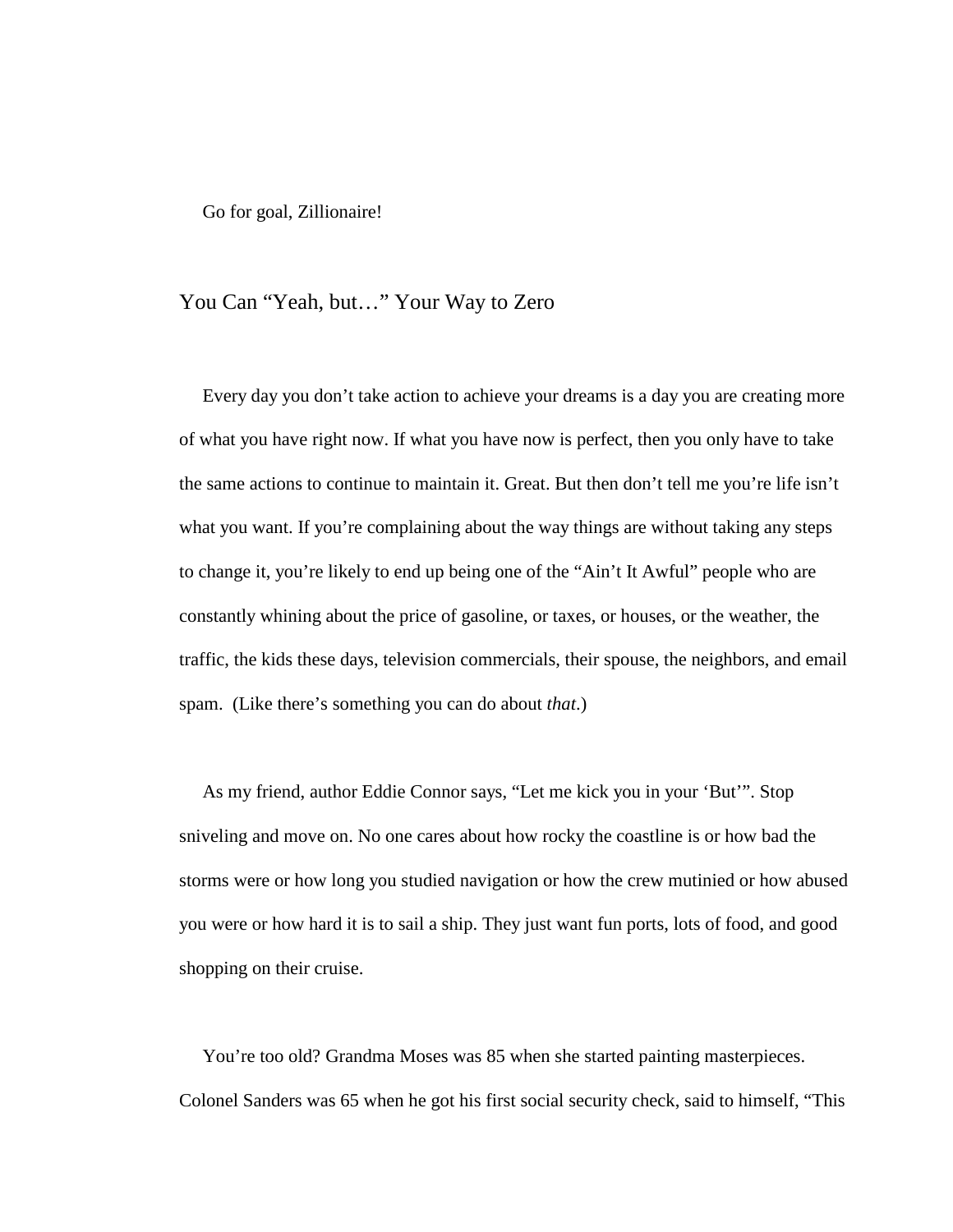will never do," and started Kentucky Fried Chicken. I started writing my first book at age 50 and it was published when I was fifty-four. So you're too old and it's too late for you to do—what? One of my friends told me everyone knew her acting career was over because she was 40 years old, and I rolled my eyes and said the show biz types had been telling that old lie forever but that didn't make it true. She gaped at me—she had never thought to challenge that idea. It was accepted wisdom in her industry. I told her do her research and she would discover just how many actresses became successful *after* age 40. She had never thought to investigate but when she did, she came up with a list of 75 women.

 There is one "Yeah, but" that is permissible: You do have to acknowledge what your gifts are and not what you wish they were. If you want to sing professionally, you should be able to carry a tune. If you want to be an NBA basketball star, it would be a good thing if you were tall and nimble with a ball. If you want to be a supermodel, it's helpful if you're thin and beautiful. That's not to say there aren't exceptions that prove the rule, but it helps to put the odds in your favor.

 You can't "positive think" your way into a talent you don't possess. An hour of watching *American Idol* on television should convince you of that. No one is served when you tell your friend or family member that they sing like Clay Aiken, when they really sound more like William Hung. But then again, William got a record deal, too. If you weren't born with the talent to sing extraordinarily well, accept it. By all means, still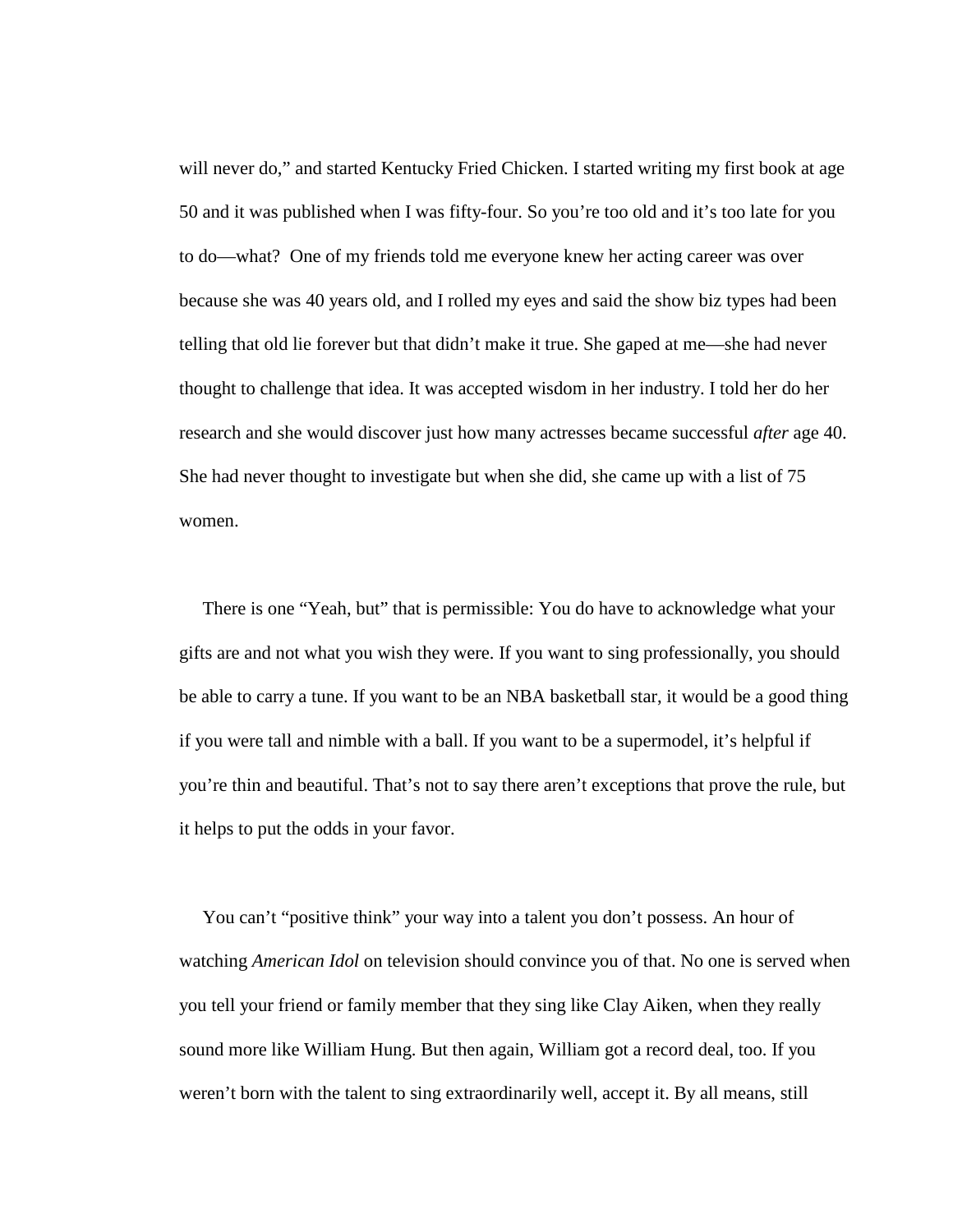sing—sing for the joy of singing, for the communion of voices when in a group like at church, sing happy songs in the shower to start your day on an upbeat note. But don't waste your life pursuing a dream of being a famous pop singer, when really your best talent might be to help the sick and dying by running a hospice. We are all born with gifts. Some are dynamic and bright and shine like comets in the night sky. Some are quiet and soft, like moonlight on a meadow. Your mission is to find your passion, what makes your life sing, and then sing that song for all you're worth. Your song will be different from everyone else's song, and therefore special, unique and wonderful. Don't try to sing someone else's life song. It can't be copied. I can sing a perfect Chellie Campbell but only a second-rate Bette Midler.

#### Big and Powerful Versus Small and Happy

 I've been happy as a poker player with a straight flush with my little workshop business—helping people, getting kudos and getting paid. I hold my workshops in the den at my house. I put the coffee on, twelve people show up, I teach them, they go home, I turn the coffee off. I love my income. I love my overhead. I love my commute. I love my life.

 T. Harv Eker is the president of Peak Potentials Training. He's in the workshop business, too. He has a big vision, a big company and he's making big money. His game plan is masterful—he contacts the presidents of various networking groups and offers free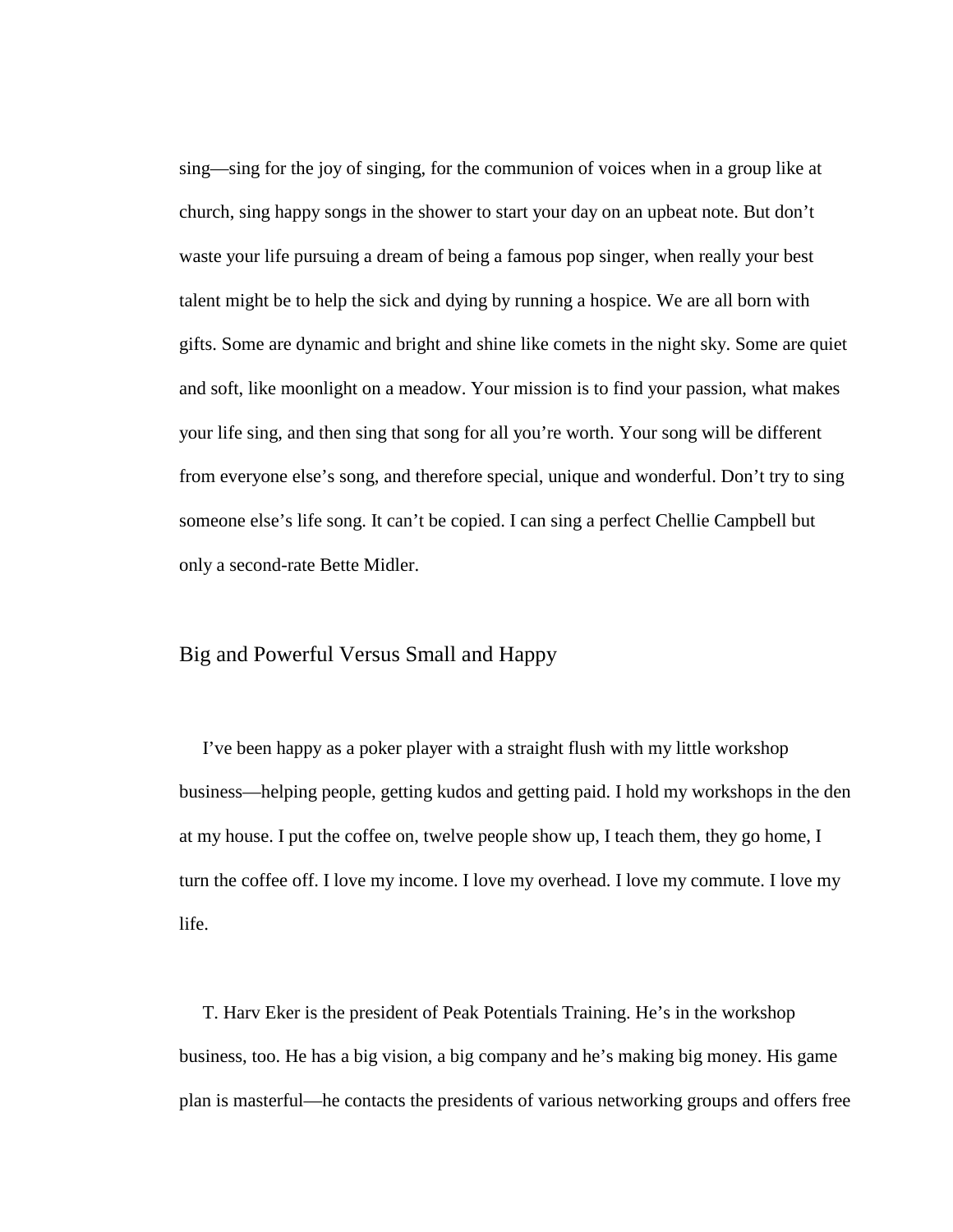passes to his Millionaire Mind Intensive 3-day seminar for each member of their group. They do Harv's marketing for him by advertising this wonderful free benefit to their membership. It's a classic win-win-win scenario: Harv wins, the organization wins, and the members win. Brilliant.

 So I got my free pass and I went to the seminar. There were some twelve hundred people at the one I attended in Los Angeles in 2004. For three days, Harv gave an informative, fun, involving seminar. "You have a millionaire mind!" everyone high-fived each other on cue. And for three days, from eight o'clock in the morning until ten at night, he sold you—masterfully—the next ten programs that you are going to need if you are *really* committed to improve your money and your life. The programs come with high price tags—I remember one was \$3,995—but then he gives you a big discount because he really cares about you and wants to help. So he slashes the price to \$2,995, throws in the \$1,000 CD set for free along with it, and then discounts the whole price again. But you have to take advantage of this offer right now, because this course is almost sold out and he only has 50 spaces left…

 Need I tell you that hundreds of people jumped up out of their seats and ran to the back of the room to give the waiting employees their credit cards? Because they "have a Millionaire Mind!" And Harv has a Millionaire Bank Account. He told us he makes over a million dollars a weekend. Fabulous. I was watching a master at work. I saw what was possible when your vision was huge.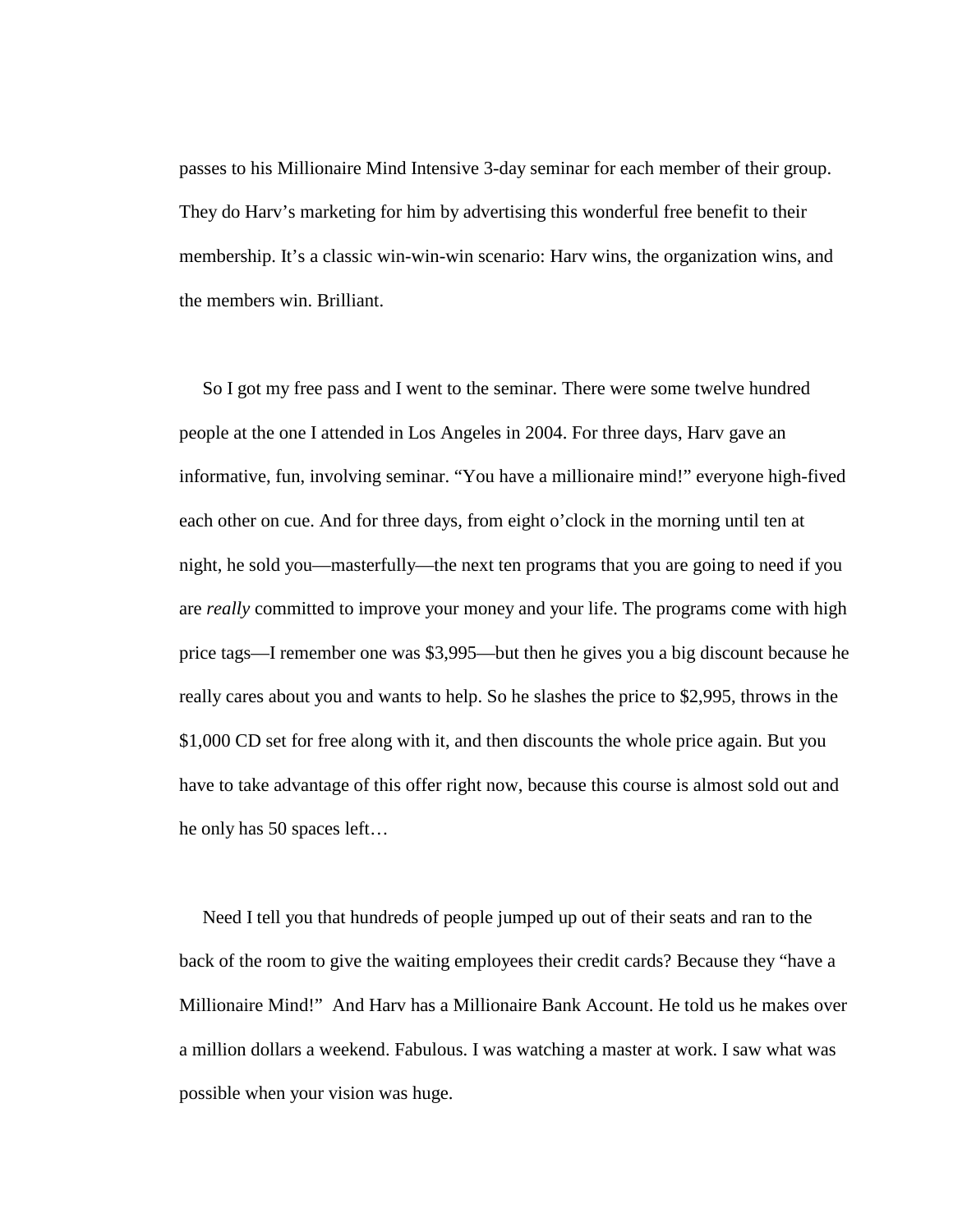Then he wrote a book, *Secrets of the Millionaire Mind*. It has a big sticker on the front that says "Free bonus – Two tickets to the Millionaire Mind Seminar, Worth \$2,590 – Details Inside". Inside the book, there's a coupon and instructions how to use it. Throughout the book, he says, "…and if you attend the Millionaire Mind Intensive Seminar, you will dramatically accelerate your progress" and "that is exactly what we will continue to do in Part II of this book and do even further with you at the Millionaire Mind Intensive Seminar." There are many, many references to his seminar in his book, because if you come to the free seminar, you are quite likely to buy the other seminars, and he makes a lot more money from the \$2,000+ seminars than he does from the small percentage an author is paid on the \$19.95 price of a book. The book is just one piece of direct marketing material.

 Do you think I sound jealous or sad that my business is so much smaller than his? Well, I admit I wasn't too fond of him in the beginning when one of my favorite networking groups started touting his financial seminar from the podium every meeting and not mine. He was Oz, the Great and Powerful, and I was Dorothy, the Small and Meek. Was my vision too small, I wondered? Should I be doing what he's doing? (I hate it when I *should* on myself.) But I got over that. Some people would rather come to me and sit with 12 people in a living room for 8 weeks than go to a hotel and sit with 1200 people for 3 days. Some will prefer personal attention over mob psychology. I will always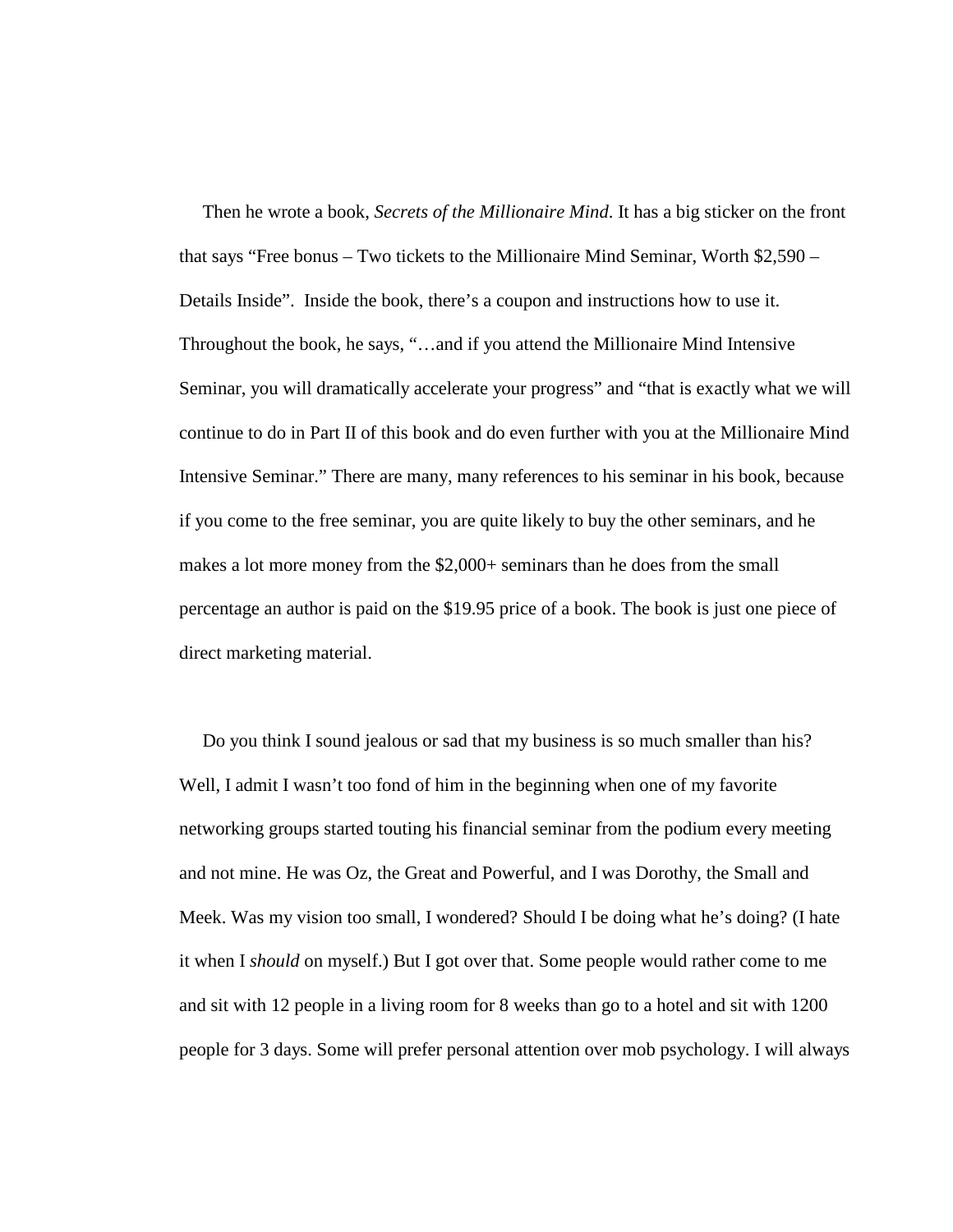find "My People". Harv will always find his. You will always find yours. There's no such thing as competition.

 Listen, my hat's off to Harv. He's figured out a great program and a way to sell it that is gangbusters. I believe he's helping a lot of people with his programs, too. I think you should go to his free seminar, if only to see these kinds of sales techniques in action. (And tell him I sent you—my ambassador code is 108029. I'll get a commission, by gum.) Harv is a master of the big picture seminar business, like Tony Robbins and Werner Erhard before him. Hey, if you want that big picture, go ahead and get it. Have 48 or 4,800 employees. Get 25,000 emails a day. Train thousands of people. If that's what you want, if that's what Zillionaire means to you, then go for it. It's your movie and you can write the script any way you want.

 I'm more like comedian Steven Wright, who said, "Ambition is a poor excuse for not having enough sense to be lazy. Hard work pays off in the future, laziness pays off now." The Big Blockbuster Movie isn't my movie. I am too aware of the big price one pays for the big picture. T. Harv Eker names it in his book:

 "Are you willing to work sixteen hours a day? Rich people are. Are you willing to work seven days a week and give up most of your weekends? Rich people are. Are you willing to sacrifice seeing your family, your friends, and give up your recreations and hobbies? Rich people are."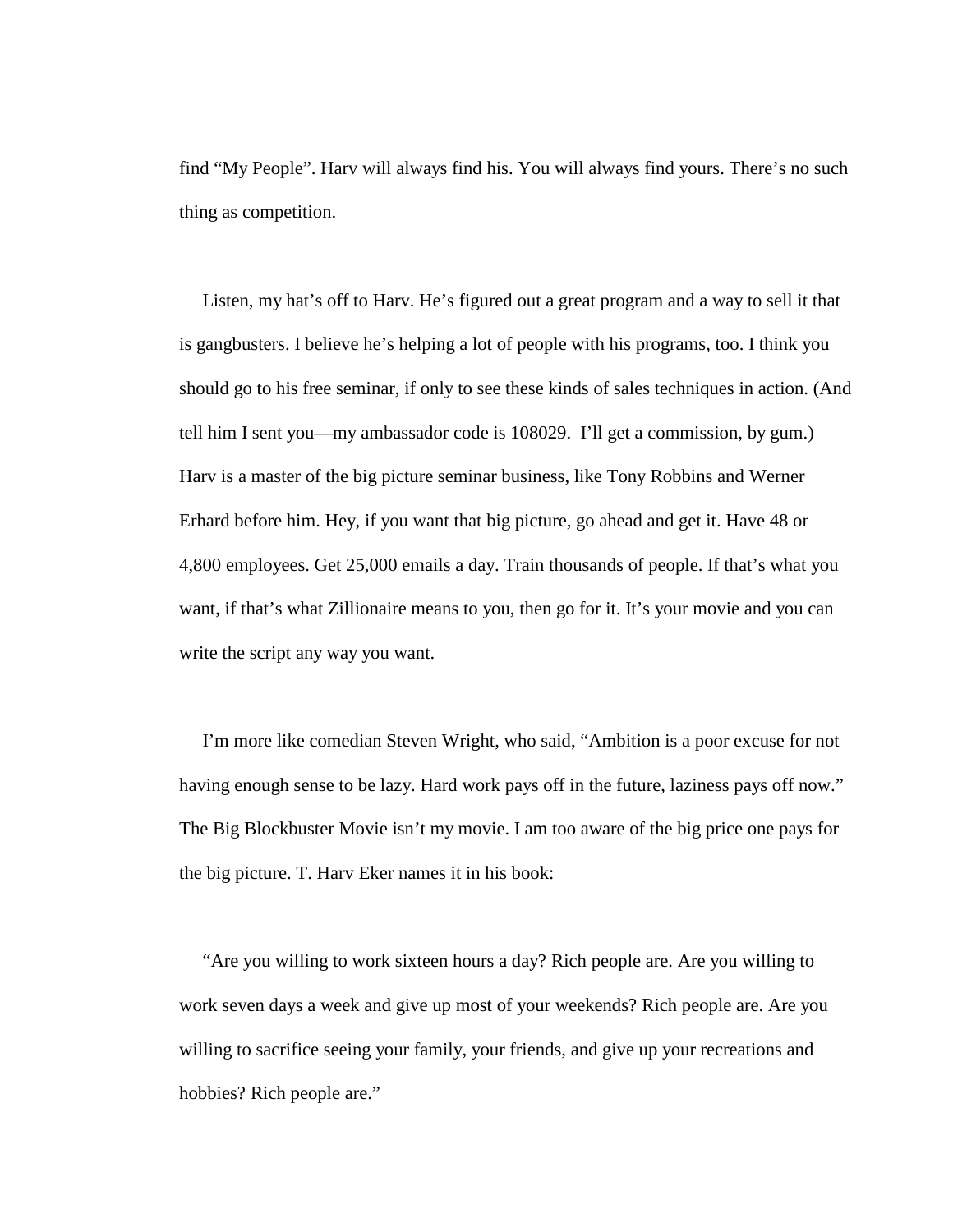No, non, nein, no, no. Nope. Not me. Not willing to pay. If you want the big goal, good for you. Be my guest. Go read one of the big boys' books and try and win the rat race. But make sure you take a good squint at the price tag for that life, too. The big vision doesn't come cheap.

 Sign me up for the Small Independent Film, the smaller vision, the smaller goal, and the smaller price, thanks. I don't have ten workshops, I just have one. One workshop that works is all I need. I say what the price is and that's the price all the time for everybody. I purposefully did not create a business—I created a job for myself. And I'm not alone there are 17.5 million of us solo-preneurs in the United States. The ads say, "Go big or go home." Bah. We already are home. With work we love, cash in our pockets, and family around us—happy, rich enough, and fulfilled.

 The downside is that when you just create a job for yourself, it is totally dependent on you and without you it ceases to exist. So I think about Harv's model and my model. And when my friend, Michelle Anton, calls me up and says, "The next level for you, Chellie, is to train other people to lead your workshops. Here's your \$2 million plan: You do two trainings a year with 100 people, at \$10,000 a person." I listen. That game plan would shift my focus from training individuals to training trainers. I could still work on a scale small enough to suit me and yet increase the reach of my work through others.